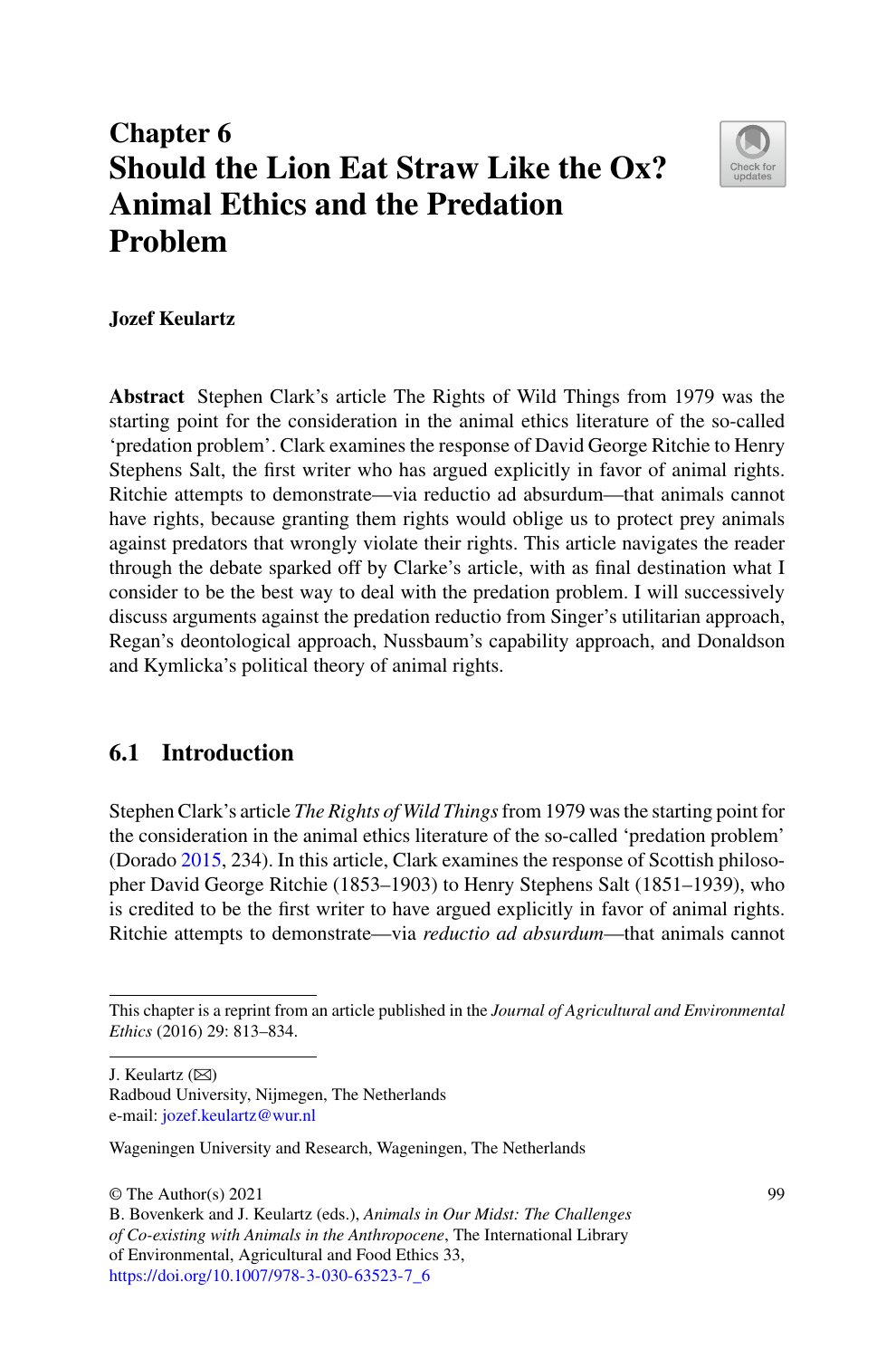have rights, because granting them rights would oblige us to protect prey animals against predators that wrongly violate the victim's rights.

In our guardianship of the rights of animals, must we not protect the weak among them against the strong? Must we not put to death blackbirds and thrushes because they feed on worms, or (if capital punishment offends our humanitarianism) starve them slowly by permanent captivity and vegetarian diet? What becomes of the 'return to nature' if we must prevent the cat's nocturnal wanderings, lest she should wickedly slay a mouse? Are we not to vindicate the rights of the persecuted prey of the stronger? Or is our declaration of the rights of every creeping thing to remain a mere hypocritical formula to gratify pug-loving sentimentalists. (Ritchie [2002,](#page-22-0) 109–110)

Clark argues against this predation *reductio*; he rejects Ritchie's conclusion that, if non-human animals had rights, we should be obliged to defend them against predators. This conclusion, Clark asserts, "either does not follow, follows in the abstract but not in practice, or is not absurd" (Clark [1979,](#page-20-1) 187).

This article navigates the reader through the debate sparked off by Clarke's article, with as final destination what I consider to be the best way to deal with the predation problem.

I will first argue that the utilitarian approach to the predation *reductio* is ultimately a dead end. Utilitarians can only avoid this*reductio* if they are prepared to reconsider their opinion of predation as an evil that must be eradicated (Sect. [6.2\)](#page-2-0).

As I will argue next, Tom Regan's rights-based approach to animal ethics offers a less gloomy picture of predation and provides a more solid way to escape the predation *reductio* than the consequentialist approach. According to Regan we have no duty to interfere with wildlife to prevent predation because members of both predator and prey species possess a certain 'competence' and are capable of 'using their natural abilities' to survive on their own in the wild. This recourse to the notion of 'competence' could open an avenue for a more balanced view of the predator-prey relationship, in which predator and prey are no longer seen respectively as invincible and defenseless (Sect. [6.3\)](#page-6-0).

To explore this avenue, I then turn to Martha Nussbaum's capabilities approach that centers on the idea that a creature's well-being is dependent on its opportunities to realize some basic natural abilities or competences. However, the considerable conceptual gains that Nussbaum is able to achieve through the introduction of the species-specific norm of flourishing in the discussion of the predation problem are at least partly being undone by the way she compiles a catalogue of innate or 'basic' capabilities relevant to animal species (Sect. [6.4\)](#page-9-0).

I finally turn to Donaldson and Kymlicka's political theory of animal rights. There are important similarities between this theory and Nussbaum's capabilities approach. But there is also a distinct difference: whereas Nussbaum attaches considerable importance to species membership, Donaldson and Kymlicka focus on community membership, thus taking account of the sociopolitical context of animal justice. They succeed in making further headway on the road to a satisfactory solution of the predator problem. However, with their sovereignty model Donaldson and Kymlicka have taken a place-based approach with regard to wild animals that ultimately fails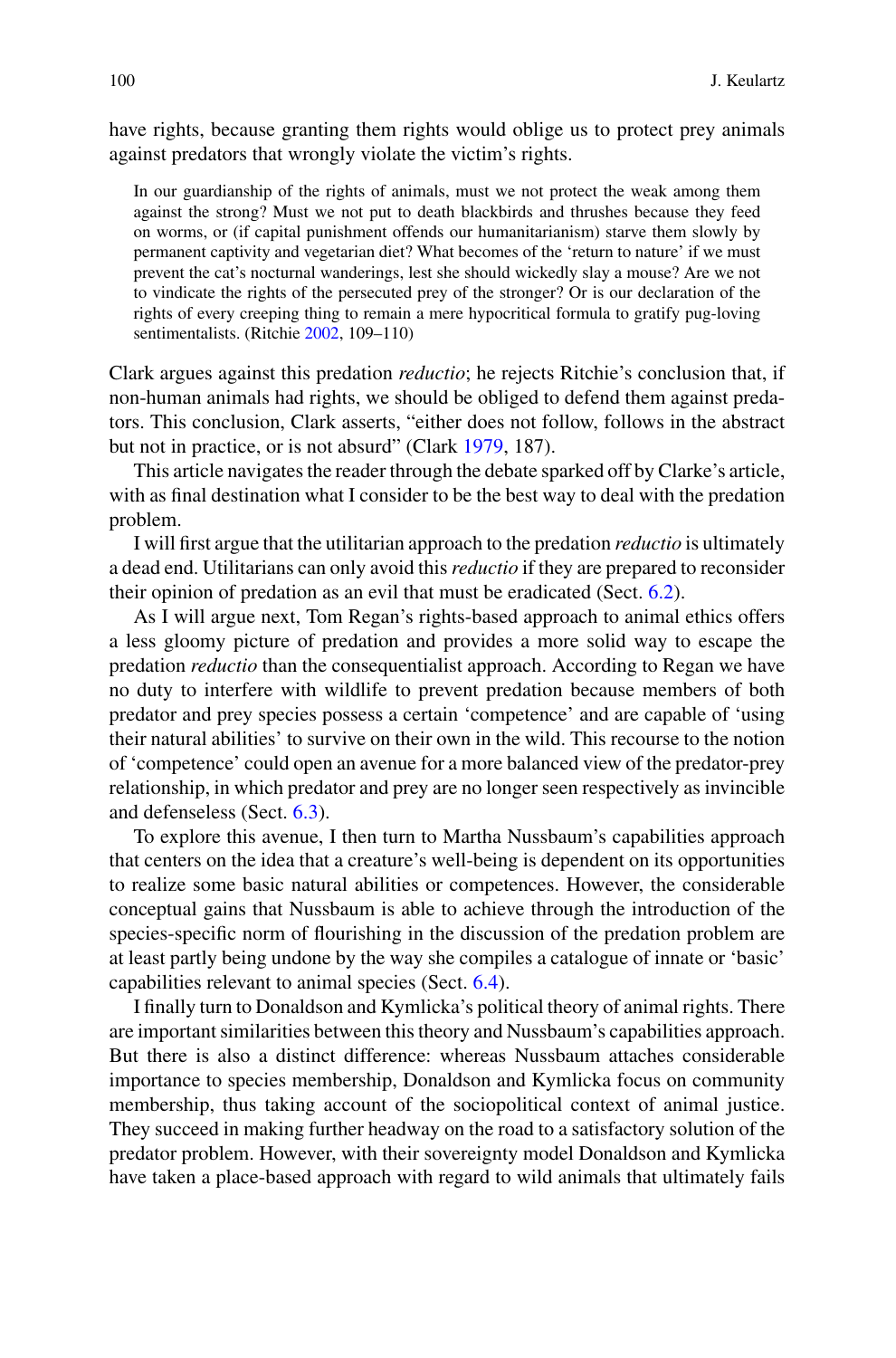to take sufficient account of the scope and scale of the anthropogenic stress that is inflicted upon these animals during the current stage of the Anthropocene (Sect. [6.5\)](#page-13-0).

### <span id="page-2-0"></span>**6.2 Utilitarianism**

In his article *The Rights of Wild Things*, Stephen Clark mentions an important argument that utilitarians usually put forward to avoid the predation *reductio*: that the evil of predation cannot be eliminated without introducing worse ones. "Caribou may be spared the pain of wolves, or Eskimos, but the consequent population explosion will lead to overgrazing, disease, famine, and a population crash" (id., 175).

This argument was introduced in 1973 by Peter Singer in his reply to David Rosinger who asked him if we have a moral responsibility to prevent predation. In answering this question, Singer makes a distinction between domestic pets such as cats and dogs, and wild animals, like the lion. With respect to carnivorous pets, Singer thinks it right to try to raise them on a special vegetarian diet. But as for wild animals, he claims to be fairly sure, "judging from man's past record of attempts to mold nature to his own aims, that we would be more likely to increase the net amount of animal suffering if we interfered with wildlife, than to decrease it… So, in practice, I would definitely say that wildlife should be left alone" (Singer [1973;](#page-22-1) [1975,](#page-22-2) 226). Although Singer cautions against interfering with ecosystems because he fears that doing so would cause more harm than good, as a matter of principle, he believes that "if, in some way, we could be reasonably certain that interfering with wildlife in a particular way would, in the long run, greatly reduce the amount of killing and suffering in the animal world, it would, I think, be right to interfere" (Singer  $1973$  $1973$ ).<sup>1</sup>

In order to avoid what he has called a "conceptual absurdity"—that we risk to cause more suffering than we would prevent—Steve Sapontzis has added a proviso to the presumption that we are morally obligated to prevent predation. He claims that we are only committed to stop predation "whenever doing so would not occasion as much or more suffering than it would prevent" (Sapontzis [1984,](#page-22-3) 31). Sapontzis contends that this reformulation still contains a substantive obligation: it would for instance oblige us to prevent our pets from being predators, something that is also endorsed by Singer. "It would also obligate us to begin exploring other ways in which we could reduce the suffering caused by predation without occasioning as much or more suffering, e.g., in zoos, wildlife preserves, and other areas where we are already managing animals" (ibid.).

<span id="page-2-1"></span><sup>1</sup>Fellow-consequentialist Aaron Simmons fully agrees with Singer that saving wild animals "on any large scale would have disastrous ecological consequences" (Simmons [2009,](#page-22-4) 26). He doesn't believe at all in measures to avoid these bad consequences such as feeding vegetarian diets to predators to prevent starvation, or feeding contraceptives to prey animals to curb overpopulation. If done on any large scale, such measures as proposed by environmental philosophers like Mark Sagoff [\(1984\)](#page-22-5) would not counter but only compound serious ecological problems.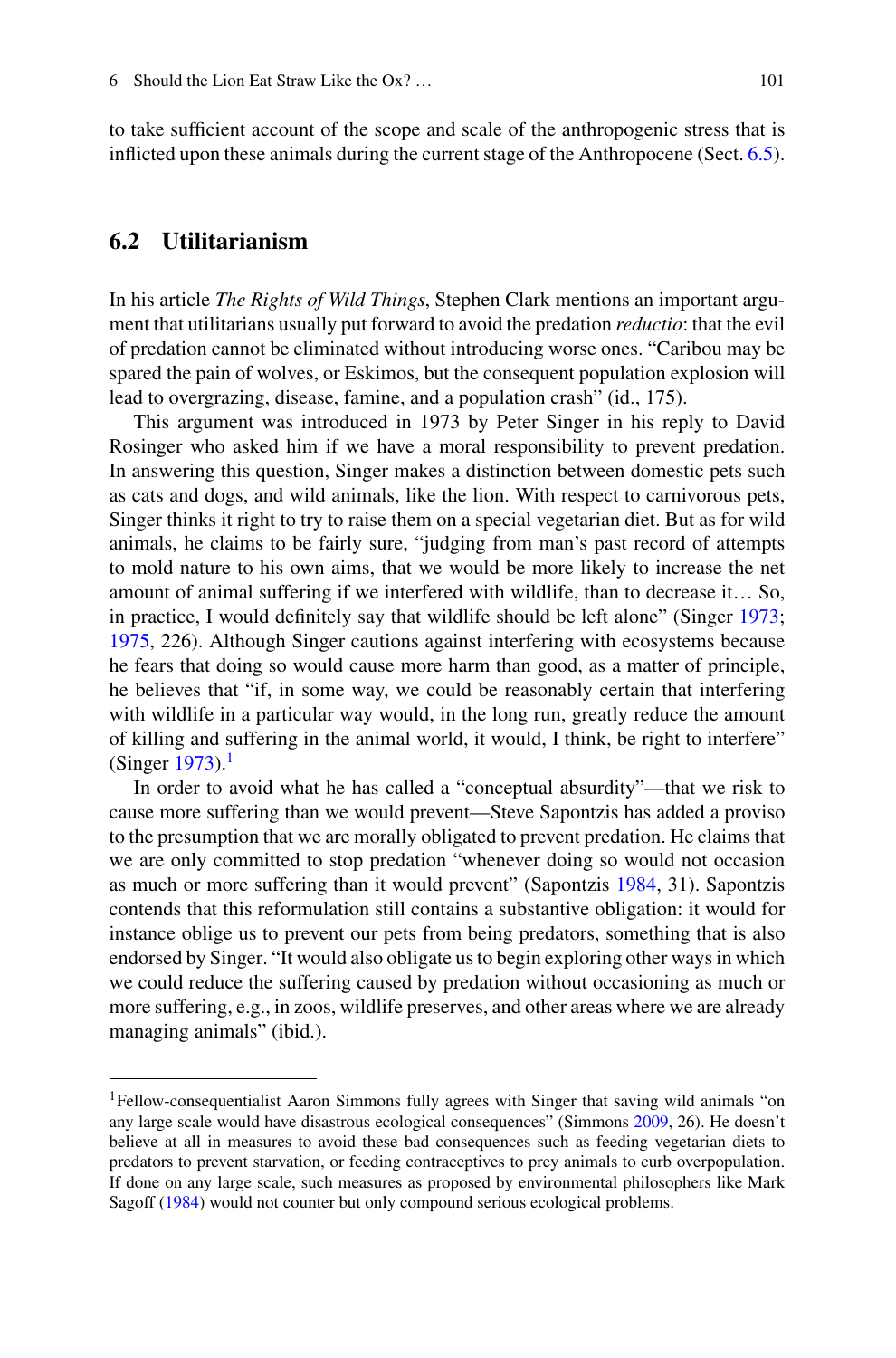In a similar vein, Charles Fink has argued that it does not follow from the alleged fact that large-scale interventions in ecosystems would do more harm than good that we should do nothing at all. Fink accuses all those who take an all-or-nothing approach to the predation problem of black-and-white-thinking. He concludes that "it is not *inherently* absurd to suppose that there is an obligation to protect animals from natural predators, even if this obligation has limited practical application" (Fink [2005,](#page-20-2) 15).

That we run the risk to cause more harm than good is not the only reason why there can be no obligation to defend prey animals against their predators. Another reason, also mentioned by Stephen Clark, concerns the over-demanding nature of such a duty. Any realistic attempt to fulfill a duty to intervene in predation would inevitably be detrimental to our performance of other duties. Our possibilities for positive action are simply limited: "Most of us, not being wandering preachers, can be vegetarians quite easily. Some of us can be vegans. But very few of us can wholeheartedly devote ourselves to the defense of mice" (Clark [1979,](#page-20-1) 179/180; cf. Hadley [2006\)](#page-20-3).

In connection to this second objection Sapontzis speaks about a "practical absurdity", and he is convinced that this objection is as easy to refute as the objection in the case of the conceptual absurdity. It may be true that we are unable to eliminate predation entirely; but this does not render the obligation to prevent predation meaningless. It can function as a moral ideal that we should work toward and try to approximate ever more closely: "Consequently, it is not practically absurd" (Sapontzis [1984,](#page-22-3) 32).

#### *6.2.1 Piecemeal Engineering*

So, the consensus among utilitarians is that we should intervene in predator-prey relations whenever doing so would not cause more harm than good or be overly demanding and incur costs that significantly outweigh the benefits. In his article *Policing Nature* from 2003, Tyler Cowen identifies a number of policy measures that seem to meet these criteria. Cowen's starting point is that we are already inevitably intervening in nature in massive ways, through agriculture, fishing, industry, building, mining and, of course, through nature conservation. These policies obviously affect predators and prey animals differently. Cowen calls for attempts to shift nature's balance of power to the detriment of predators and to the benefit of their victims. We should, however, do so in a cautious and humble way, without upsetting nature's balance in intolerable fashion. "We should count negative impacts on carnivores as positive features of the human policy, rather than as negative features, as we usually do. Doing so would make us less likely to support the populations of various aggressive carnivores" (Cowen [2003,](#page-20-4) 174). In order to shift nature's balance of power in the desired manner, we should, at the very least, stop subsidizing the propagation of carnivores and limit or eliminate programs to protect endangered carnivores or prevent their extinction. We should make hunting strictures against killing carnivores less tight than those against killing non-carnivores, or perhaps remove them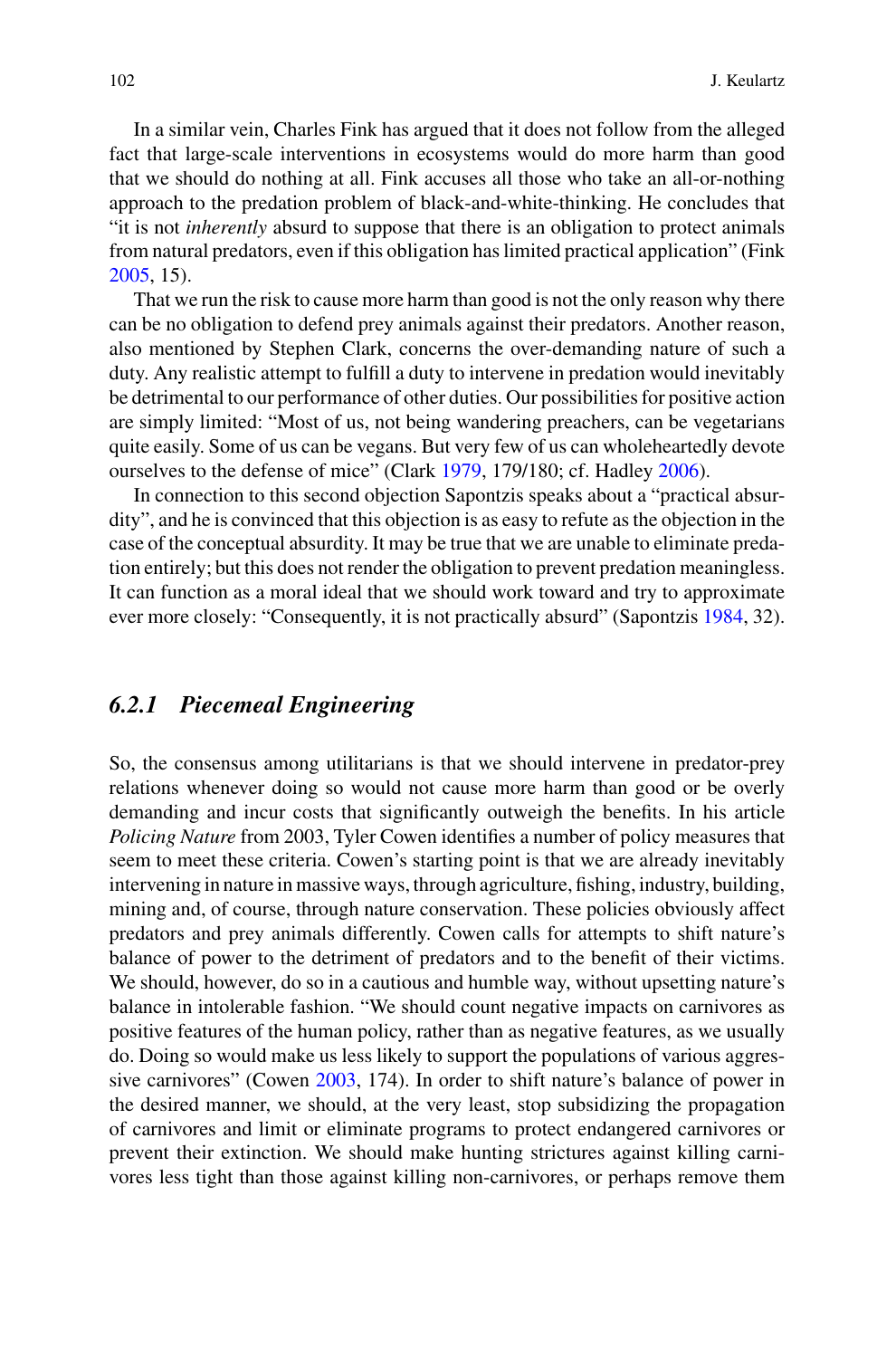altogether. And we should be more willing to use carnivores than non-carnivores in laboratory experiments.

# *6.2.2 The Balance of Nature and the Argument from Ignorance*

The utilitarian consensus that the way forward is to proceed in a piecemeal and small-scale manner is based on two interconnected assumptions: that the balance of nature is essentially good for animals, and that we are simply too ignorant to police nature without constantly running the risk to disturb this balance. Both these underlying assumptions have however increasingly come under attack during the past few years.

The claim that the balance of nature is on the overall good for animals has already been contested in a paper from 1995 by Yew-Kwang Ng. But it took until the late 2000s before this paper started to gain real traction (see, e.g., Dawrst [2009;](#page-20-5) Horta [2010a,](#page-20-6) [b;](#page-20-7) Tomasik [2015\)](#page-22-6). In his paper entitled *Towards Welfare Biology* Ng argues, on the basis of evolutionary economics and population dynamics, that the natural equilibrium is something quite terrible because all species suffer enormously in this situation. This is due to the prevalence of the reproductive strategy know as 'rselection', which consists in producing large numbers of offspring per reproductive cycle. The overwhelming majority of animals that follow this reproductive strategy, including fishes, amphibians and reptiles, die shortly after birth, from starvation or by being eaten alive by predators or parasites. But even the tiny minority of animals that follow the other important reproductive strategy know as 'K-selection' will experience their share of suffering and misery as well, because they often also have a large numbers of eggs or offspring, which will be wasted before they reach sexual maturity. Ng concludes that for animals in the wild, their pain and suffering vastly outweigh their pleasure and happiness, so the widely accepted idyllic view that the current balance of nature is overall good for animals is definitely false.

As a consequence of this analysis, Ng and his followers, suggest that we can increase the level of overall animal welfare by lowering the birth-rates and reducing the number of those animals whose lives are not worth living (Ng [1995,](#page-21-0) 271/275). Consequently, Oscar Horta [\(2010b\)](#page-20-7) considers species protection and biodiversity conservation as counterproductive to the promotion of animal welfare because this will increase rather than reduce the number of suffering animals. In a similar vein, Brian Tomasik has expressed the hope "that the animal-rights movement doesn't end up increasing support for wilderness preservation and human non-interference of all kinds" (Tomasik [2015,](#page-22-6) 148).

The second underlying claim, that our understanding is too limited to intervene in nature without causing serious ecological problems, is also far from unproblematic. As Clare Palmer has remarked, this argument from ignorance is not a resilient argument that interfering with wildlife is morally unacceptable in principle. Given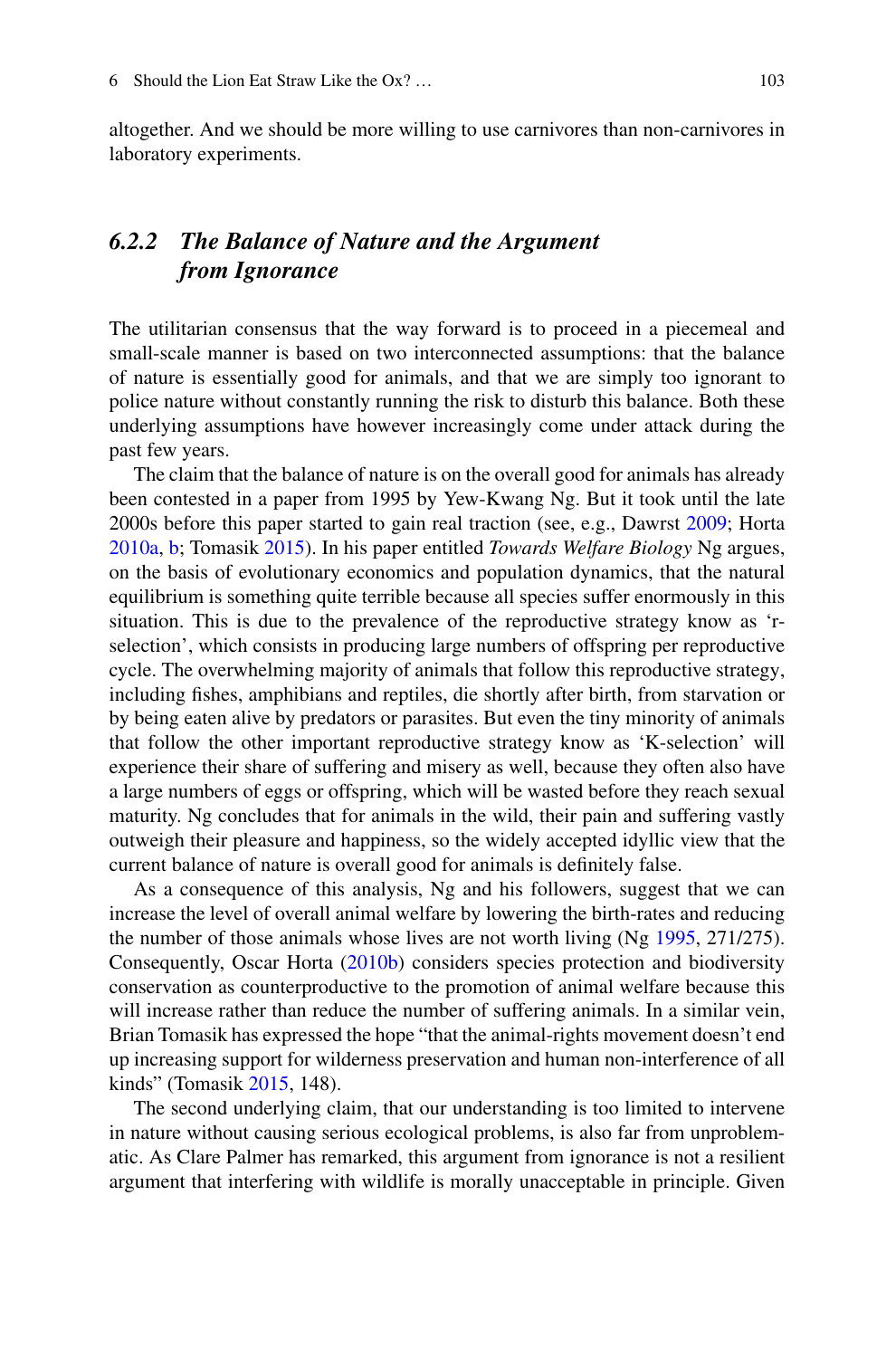the continuous development of sophisticated techniques such as vaccination, radio tracking, and wildlife contraception or sterilization, the argument from ignorance of the consequences will lose its validity in an increasing number of cases (Palmer [2010,](#page-21-1) 30; [2015,](#page-21-2) 205).

Sue Donaldson and Will Kymlicka agree with Palmer that the argument from ignorance—they prefer to call it the 'fallibility argument'—seems to miss the target. This argument suggests that if we had the adequate tools and techniques at our disposal, we should start re-engineering the natural world to reduce suffering overall, thereby "turning nature into a well-managed zoo in which each animal has its own safe enclosure and guaranteed food source" (Donaldson and Kymlicka [2011,](#page-20-8) 164).

# *6.2.3 Paradise Engineering*

To get a glimpse of this future re-engineered world, we might take a look at the work of David Pearce, a British philosopher and co-founder of Humanity+, the international transhumanist organization, whose purpose is the fundamental transformation of the human condition by developing and making widely available technologies to greatly enhance intellectual, physical, and psychological capacities, eventually building a 'Triple S' civilization of Superhappiness, Superlongevity and Superintelligence. Pearce's ideas have inspired a strain of transhumanism called 'paradise engineering', an abolitionist program to achieve nothing less than the elimination of literally all suffering on the planet. He has outlined this program in his [1995](#page-21-3) book-length internet manifesto *The Hedonistic Imperative*. In this manifesto, Pearce explains how technologies such as genetic engineering, nanotechnology, pharmacology, and neurosurgery could potentially converge to abolish suffering in all sentient life.

An important part of Pearce's abolitionist program aims to limit or eliminate predation, reducing the suffering of prey animals. He distinguishes two solutions to the 'barbarities' of predation: extinction and reprogramming. The first solution is "to use indiscriminate depot-contraception on carnivores and allow predators rapidly to die out, managing the resultant population effects on prey species via more selective forms of depot-contraception" (Pearce [2009,](#page-21-4) 6). The second solution concerns the genetic 'reprogramming' or otherwise behavioral conversion of aggressive carnivores into model citizens in our wildlife parks. "With suitable surveillance and computer control, whole communities of ex-predators could be discreetly guided in the norms of non-violent behaviour" (id., 8). Reprogramming and behavioral management can help ensure "the civilised survival of reformed lions and their relatives for human ecotourists to enjoy, if we so choose" (id., 10). $^2$ 

<span id="page-5-0"></span><sup>2</sup>Just as David Pearce, White's Professor of Moral Philosophy Jeff McMahan has also embraced "the heretical conclusion that we have reason to desire the extinction of all carnivorous species" (McMahan [2010,](#page-21-5) 7). McMahan is likewise in favor of selecting carnivorous species for extinction and herbivorous species for survival, and would also support using genetic modification to gradually turn carnivorous species into herbivorous ones, "thereby fulfilling Isaiah's prophecy" (id., 2).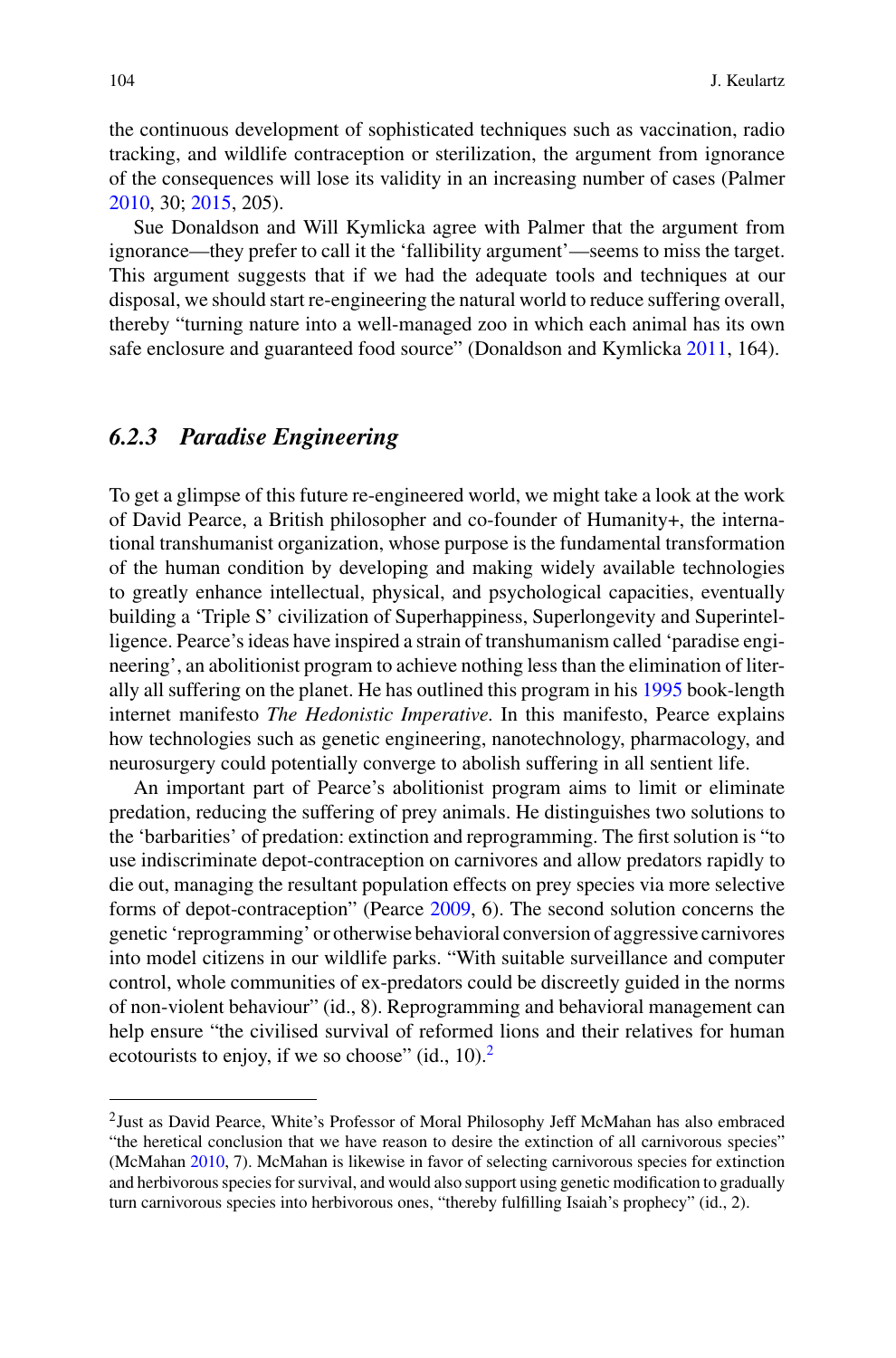Although Pearce's ideas about future technological developments are highly speculative, it nonetheless appears that utilitarians can no longer hide behind the argument from ignorance, but have to show their colors. They can choose to remain firmly committed to the view that predation is inherently bad, but then they can no longer escape from supporting some form of 'paradise engineering' by which nature will be turned into a well-managed zoo. Or they can choose to avoid this predation *reductio*, but then they will have to be prepared to reconsider their opinion of predation as an evil that must be eradicated.

# <span id="page-6-0"></span>**6.3 Rights Theories**

Tom Regan's rights-based approach to animal ethics offers a less gloomy picture of predation and provides a more solid way to escape the predation *reductio* than the utilitarian approach. Regan is also opposed to interference with nature to protect prey animals but not because doing so would cause more suffering than it would prevent. He argues that, although wild animals can certainly harm one another, they cannot violate one another's rights since, in contrast to human predators, nonhuman predators are not moral agents, but only moral patients; they do not possess the relevant capacities to be held morally responsible for their actions. So, we have no duty "to assist the sheep against the attack of the wolf, since the wolf neither can nor does violate anyone's rights" (Regan [1983,](#page-21-6) 285). With respect to animals in the wild, we have no positive duties of assistance but only negative duties of non-intervention and are not allowed to confine, torture or kill them. Wildlife managers, Regan claims, "should be principally concerned with *letting animals be*, keeping human predators out of their affairs, allowing these 'other nations' to carve out their own destiny" (id., 357).

Recently, Josh Milburn has convincingly given Regan's account a much-needed degree of nuance, arguing that the attribution of moral responsibility is not a question of 'either-or' but of 'less-or-more'. Milburn illustrates this point by the following example. A wolf killing a deer in isolated woodland does not violate the rights of the deer, but if the wolf's killing of the deer had taken place in a zoo, then there is some moral agent who is blameworthy in this situation, namely the zookeeper who placed the deer in the wolf's enclosure. This example shows that intervention in wildlife is only morally warranted "in those cases in which morally responsible agents can be found, and only to the degree that they can be found" (Milburn [2015,](#page-21-7) 288).[3](#page-6-1) Milburn concludes that the rights of prey do not generally necessitate intervention, because "the vast majority of predator–prey interactions are not linked to moral agents in an important way" (ibid.). As much as I appreciate the nuance that Milburn has introduced in animal rights theory, I don't share this conclusion because, as I will

<span id="page-6-1"></span><sup>3</sup>In a similar vein Dale Jamieson has argued that moral evaluation is clearly in order when "predation is in some way affected by human agency, either because we have structured the encounter or because the predator is under our direct or indirect control" (Jamieson [2008,](#page-21-8) 186/7).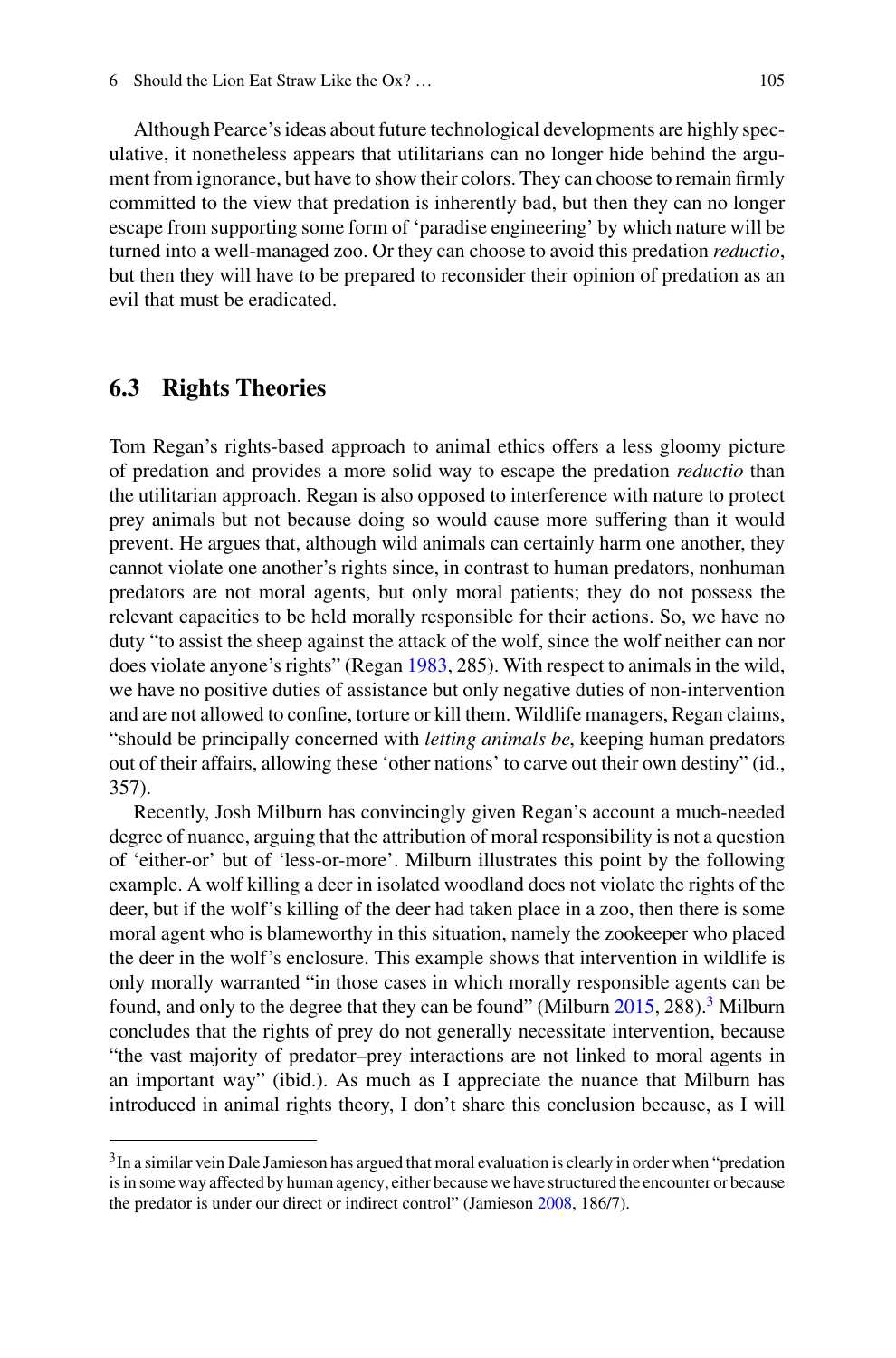argue later, in this stage of the so-called 'Anthropocene', we humans are massively implicated in predator-prey relationships, for better or worse.

There are two kinds of objections that have been raised against Regan's rightsbased approach. The first kind of objections concerns the question if it is really morally relevant whether or not perpetrators are moral agents. The second kind of objections is no longer about the perpetrator but concerns its victim, and concerns the question whether it makes any difference if this victim is human or non-human.

#### *6.3.1 Lack of Moral Agency*

According to Steve Sapontzis, it is totally irrelevant for our obligation to prevent harm whether that harm is caused by a moral agent or not. He points out that we should separate our moral judgement of an act (as right or wrong) from our moral judgement of the actor (as innocent or culpable). Because we routinely hold parents responsible for preventing their 'innocent' young child from tormenting the cat, we also seem to have an obligation to stop the cat from killing birds (Sapontzis [1984,](#page-22-3)  $27/8$ .<sup>4</sup>

Dale Jamieson [\(1990\)](#page-21-9) has also criticized the way in which Regan tries to avoid the predation *reductio* by limiting the duty to render assistance to those animals in need that are the victim of moral agents, the only one's that can commit injustices. He illuminates the problematic character of this limitation by considering five hypothetical cases, in which a man will be crushed by a falling boulder unless I warn him. In the cases 1–3 a woman intentionally or inadvertently causes the boulder to roll toward the man; in the cases 4 and 5 the boulder is set in motion by a wolf and a landslide respectively. On the basis of Regan's theory, we don't have a duty of justice to warn the man in the cases 4 and 5, because neither wolfs nor landslides are moral agents and therefore cannot violate rights (see also Cowen [2003,](#page-20-4) 176). To avoid this highly counterintuitive conclusion Jamieson argues that we should supplement Regan's theory with a class of nondiscretionary duties that rest on some ground other than justice.

Regan has addressed Jamieson's criticism in his book *Defending Animal Rights* from 2001, and again, in almost identical terms, in his preface to the second edition of *The Case for Animal Rights*, published in 2004. Regan dismisses Jamieson's objection because a careful reading of the relevant passages would reveal that he has never maintained that we owe nothing to those in need who are not victims of injustice. He has only insisted that we do not owe anything to such individuals *on the grounds of justice*. There is nothing in the rights view, Regan contends, that prevents it from recognizing a general *prima facie* duty of beneficence that includes duties of assistance to those in need. "Thus there is nothing in my theory that would preclude

<span id="page-7-0"></span><sup>&</sup>lt;sup>4</sup>This example is quite similar to Milburn's example of the zookeeper who placed a deer in a wolf's enclosure.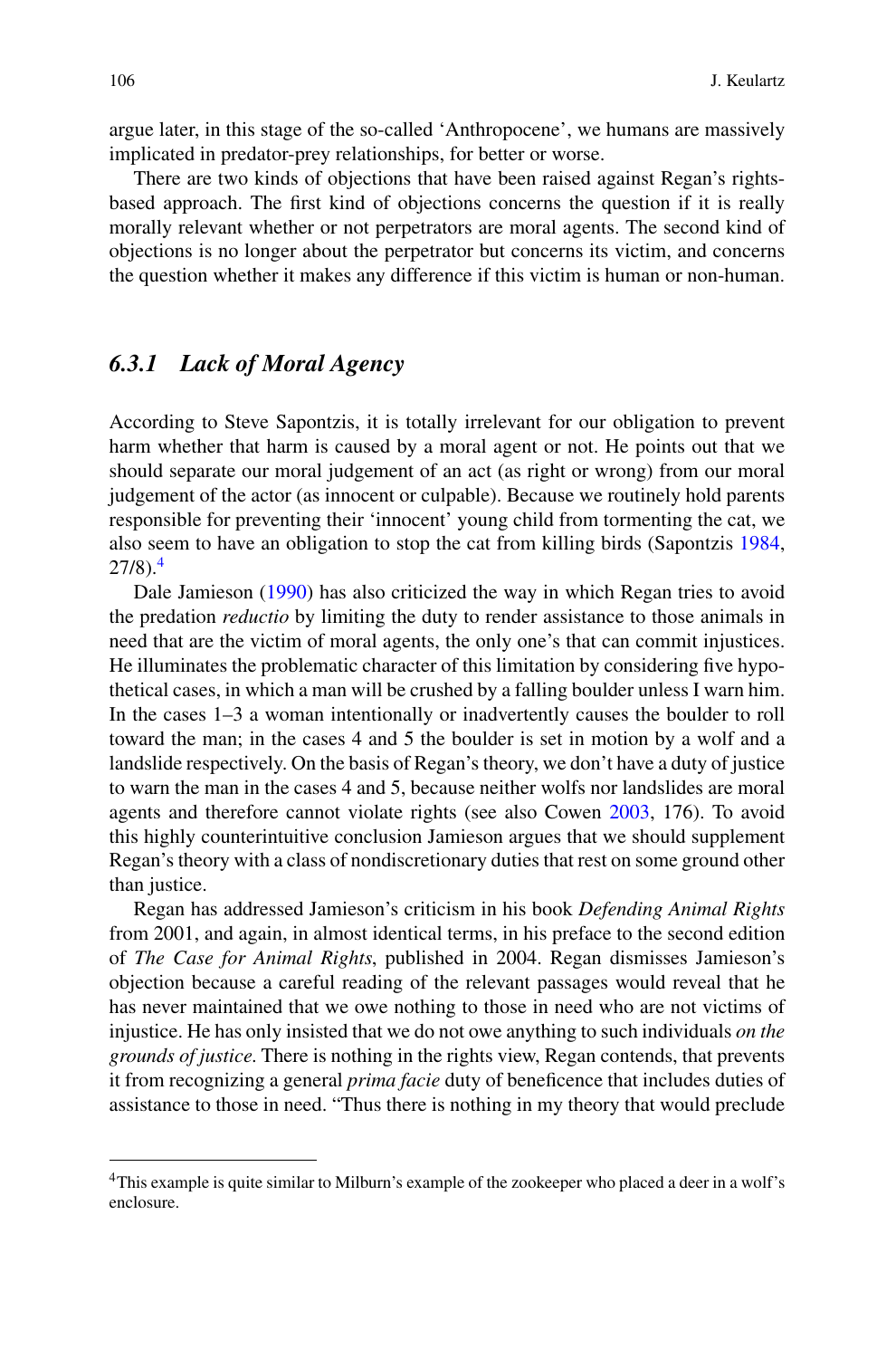recognizing a duty to warn the hiker about the free-falling boulder" (Regan [2001,](#page-22-7) 51).

Regan has acknowledged that he is "at least partly to blame" for Jamieson's misreading of his texts, because he does nowhere discuss other duties of assistance than those we have to victims of injustice, which he regards as a 'symptom of the incompleteness' of the theory developed in *The Case*. "In hindsight, I recognize that it would have been better had I said more about duties of assistance other than those owed to victims of injustice." (Regan [2004,](#page-22-8) xxvii).<sup>[5](#page-8-0)</sup>

# *6.3.2 Non-human Victims*

But adding duties of assistance that rest on some ground other than justice does not affect Regan's view that we have no duty to protect the sheep against the wolf. Why Regan holds on to this non-interventionist view will become clear as we shift the focus from predators to prey and look at the second important question raised by Regan's rights-based approach: whether it makes a difference if the victim is a human or non-human animal.

This question was posed by Carl Cohen in an article from 1997, in which he asks us to imagine two cases. In the first case a baby zebra is hunted to death by a lioness. If zebras have a right to live, we ought to intervene, but we usually don't do so. In the second case the lioness is about to attack a human baby, and now we surely will intervene to stop the lioness. So, the question is: what accounts for the moral difference? Cohen's answer is that "animals cannot be the bearers of rights because the concept of rights is essentially *human*; it is rooted in, and has force within, a human moral world" (Cohen [1997,](#page-20-9) 95). The baby zebra has no right not to be slaughtered by the lioness, nor has the lioness the right to kill that baby zebra, simply because the concept of rights does not apply to animals.

In his article *The Predation Argument* from 2005, Charles Fink has also discussed the question why we should save a human life from predators but not an animal's life when doing so would be equally within our power, but he came to a conclusion diametrically opposed to Cohen's. It may be true, as Regan asserts, that wolves are not moral agents and thus cannot violate the rights of sheep, but it does not follow, Fink believes, that we have no obligation to assist the sheep against the attack of the wolf, considering what our reaction would be if a human being were attacked by a wolf. If we have a duty to protect all members of the moral community from harm, even if this harm is not caused by moral agents, then it would certainly seem to follow that, if sheep are members of the moral community, "there is an obligation to protect them from wolves, whether or not wolves violate their rights" (Fink [2005,](#page-20-2) 12).

<span id="page-8-0"></span><sup>5</sup>However, as Regan has noted "most emphatically", the duty of beneficence has serious limitations. Notably, promoting some one's good should never go at the expense of another one's rights. "In this respect, the demands of justice always take precedence over the claims of beneficence" (ibid.).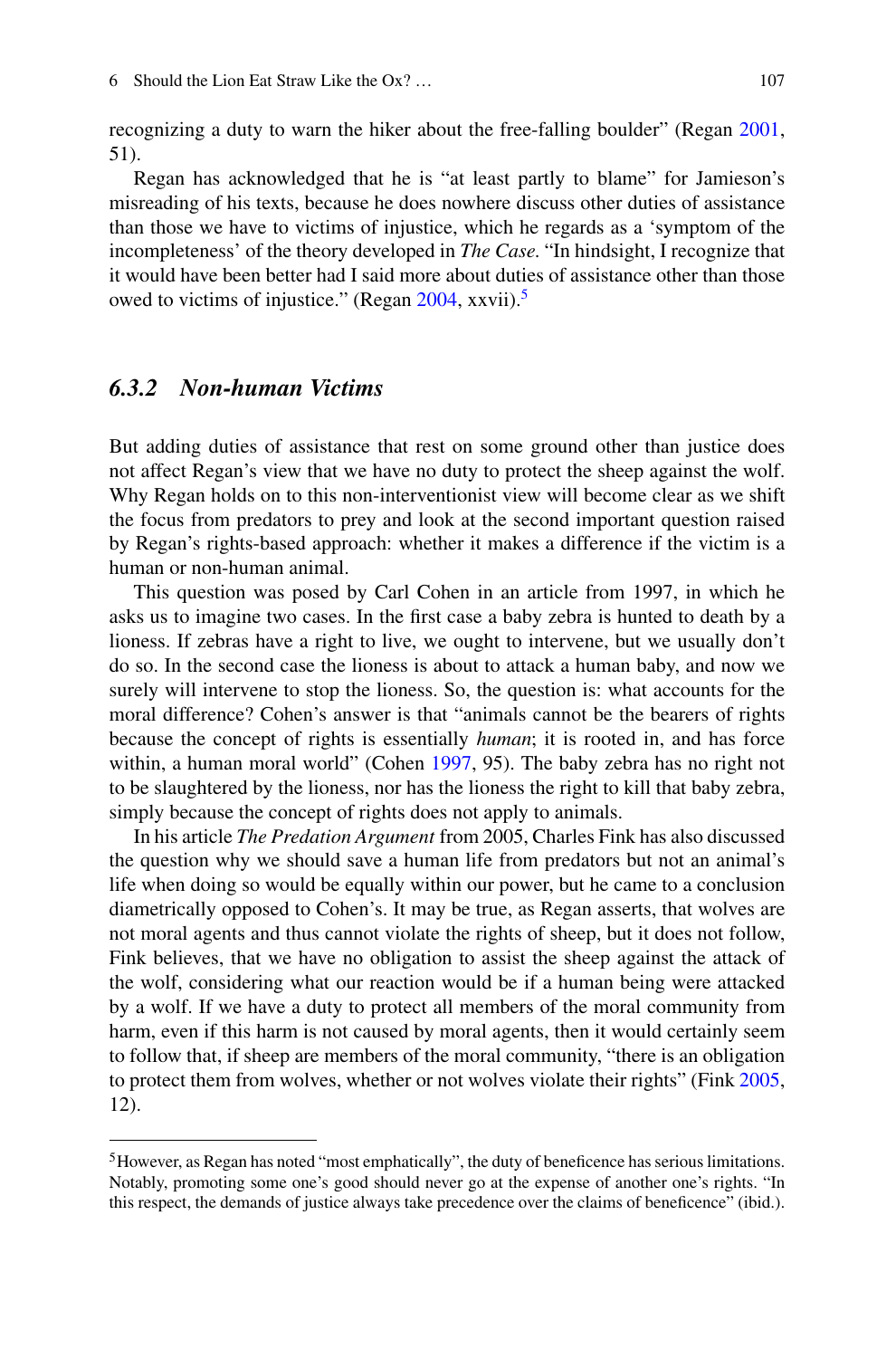In the preface of the second edition of *The Case*, Regan has also addressed Cohen's critical question concerning the moral difference between the case in which a wild animal is threatened by a predator and the case in which the predator is threatening a human child. In his view, we have a duty to save a human child from predators but no such duty with regard to wild animals. The crucial difference between the two cases is that members of both predator and prey species possess a certain 'competence' and are capable of 'using their natural abilities' to survive on their own in the wild, whereas young children do not have the same competence and are unable to survive, in the wild or in the home, without our assistance. We honor this competence of wild animals by just *letting them be*, even if their lives are threatened by predators.<sup>[6](#page-9-1)</sup>

This recourse to the notion of 'competence' could open an avenue for a more realistic solution of the predator problem. It allows for a more balanced view of the predator-prey relationship, in which predator and prey are no longer seen respectively as invincible and defenseless. To explore this avenue, I now turn to Martha Nussbaum's capabilities approach that after all centers on the idea that a creature's well-being is dependent on its opportunities to realize some basic natural abilities or competences.

# <span id="page-9-0"></span>**6.4 The Capabilities Approach**

The capability approach differs from the consequentialist approach and the rights approach in one very important respect. Nussbaum rejects the view, taken by both these approaches, that species membership itself is of no ethical and political significance at all. Following James Rachels, Nussbaum calls this view 'moral individualism'.[7](#page-9-2) The capabilities approach, by contrast, does in fact attach moral significance to species membership as such. It is based on a species-specific norm of flourishing, that tells us what the appropriate benchmark is for judging whether a member of a species has decent opportunities for flourishing. The capabilities approach has also a strong affirmative character; it "treats animals as subjects and agents, not just as objects of compassion" (Nussbaum [2006,](#page-21-10) 351), and commits us to support the capabilities of all morally considerable beings, up to some minimum threshold level specific to each species.

However, the significant conceptual gains that Nussbaum would be able to achieve through the introduction of the species-specific norm of flourishing in the discussion of the predation problem are at least partly being undone by the way she compiles

<span id="page-9-1"></span><sup>&</sup>lt;sup>6</sup>As Regan points out, that we have a prima facie duty to assist the child from the lion, does not oblige us to develop general policies "that seek to eradicate every predatory animal under the sun", let alone that we should develop such policies because predatory animals harm their prey (Regan [2004,](#page-22-8) xxxvii; cf. Donaldson and Kymlicka [2011,](#page-20-8) 165).

<span id="page-9-2"></span> $7$ According to Rachels, "moral individualism is a thesis about the justification of judgments concerning how individuals may be treated. The basic idea is that how an individual may be treated is determined, not by considering his group memberships, but by considering his own particular characteristics" (Rachels [1990,](#page-21-11) 173).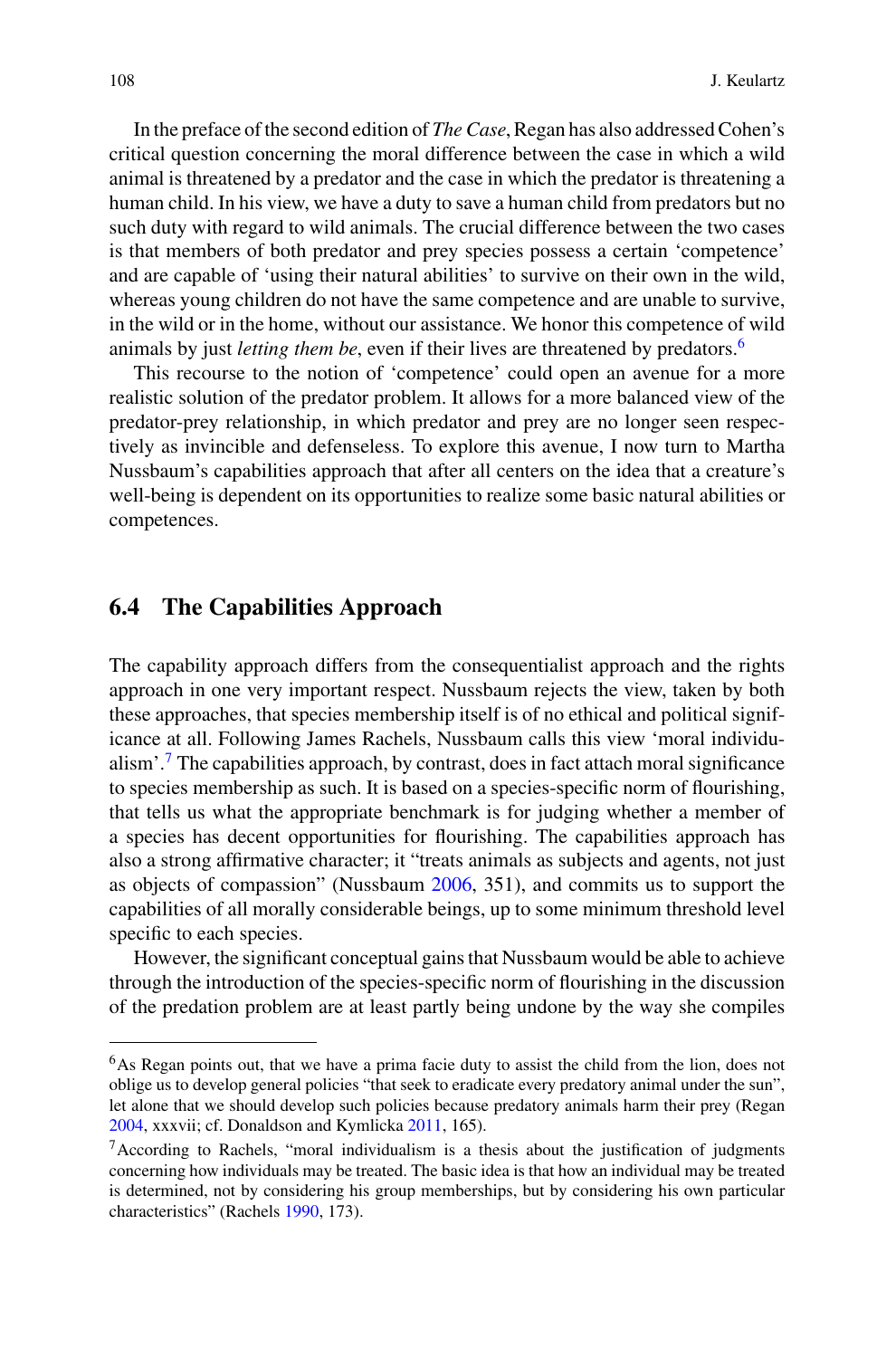a catalogue of innate or 'basic' capabilities relevant to animal species (Keulartz [2016a\)](#page-21-12). On the one hand, Nussbaum's account of animal capabilities seems to be distinctly pluralist. The capabilities approach is attentive to the fact that each species has a different form of life, and is capable of recognizing a wide range of types of animal dignity, and of the corresponding needs for flourishing. But on the other hand, Nussbaum suggests a one-size-fits-all approach, that has a distinctly anthropocentric character as it applies the same human yardstick to all animal species.<sup>[8](#page-10-0)</sup> Although she fully acknowledges that species-specific entitlements of animals are based upon their various characteristic forms of life and flourishing, she nonetheless wants to use the existing list of human core capabilities "to map out, in a highly tentative and general way, some basic political principles that can guide law and public policy in dealing with animals" (id., 3[9](#page-10-1)2).<sup>9</sup>

# *6.4.1 The Other Species Capability*

Nussbaum's list of central capabilities includes Life; Bodily Health; Bodily Integrity; Senses, Imagination, and Thought; Emotions; Practical Reason; Affiliation; Other Species; Play; and Control over One's Environment. What seems most problematic, when applied to animals, is the Other Species capability, i.e. the capability or entitlement to be able to live with concern for and in relation to animals, plants, and the world of nature (Cripps [2010,](#page-20-10) 8). This capability, Nussbaum suggests, "calls for the gradual formation of an interdependent world in which all species will enjoy cooperative and mutually supportive relations with one another. Nature is not that way and never has been. So it calls, in a very general way, for the gradual supplanting of the natural by the just" (Nussbaum [2006,](#page-21-10) 399). Due to the inclusion of the Other Species capability in her list of central capabilities, Nussbaum's solution to the predation problem is highly ambivalent.

Like most animal ethicists, Nussbaum attaches moral weight to the possibility for animals to enjoy sovereignty. She supports "the idea that species autonomy is part of the good for nonhuman animals" (id., 375). So at first glance, she seems to endorse the view that animals can pursue their own flourishing best when left to their own devices, and that we have no positive duties to support their welfare, providing them with food, shelter and healthcare. Such a "benevolent despotism" of humans over animals might even be perceived as morally repugnant, because part of what it is to

<span id="page-10-0"></span><sup>8</sup>In *Women and Human Development*, Nussbaum argues that the central capabilities **"**are held to have value in themselves, in making the life that includes them fully human" (emphasis added) [\(2000,](#page-21-13) 74).

<span id="page-10-1"></span><sup>9</sup>In her review of Steven Wise's book *Rattling the Cage*, Nussbaum points to an important difference in the ethical evaluation that is involved in preparing capabilities lists: "With the human capabilities, we are evaluating ourselves. If we get it wrong, we are the ones who take the consequences. With animals, we are again the ones performing the evaluation – and there is great danger that we will get it wrong" (Nussbaum [2001,](#page-21-14) 1542/3).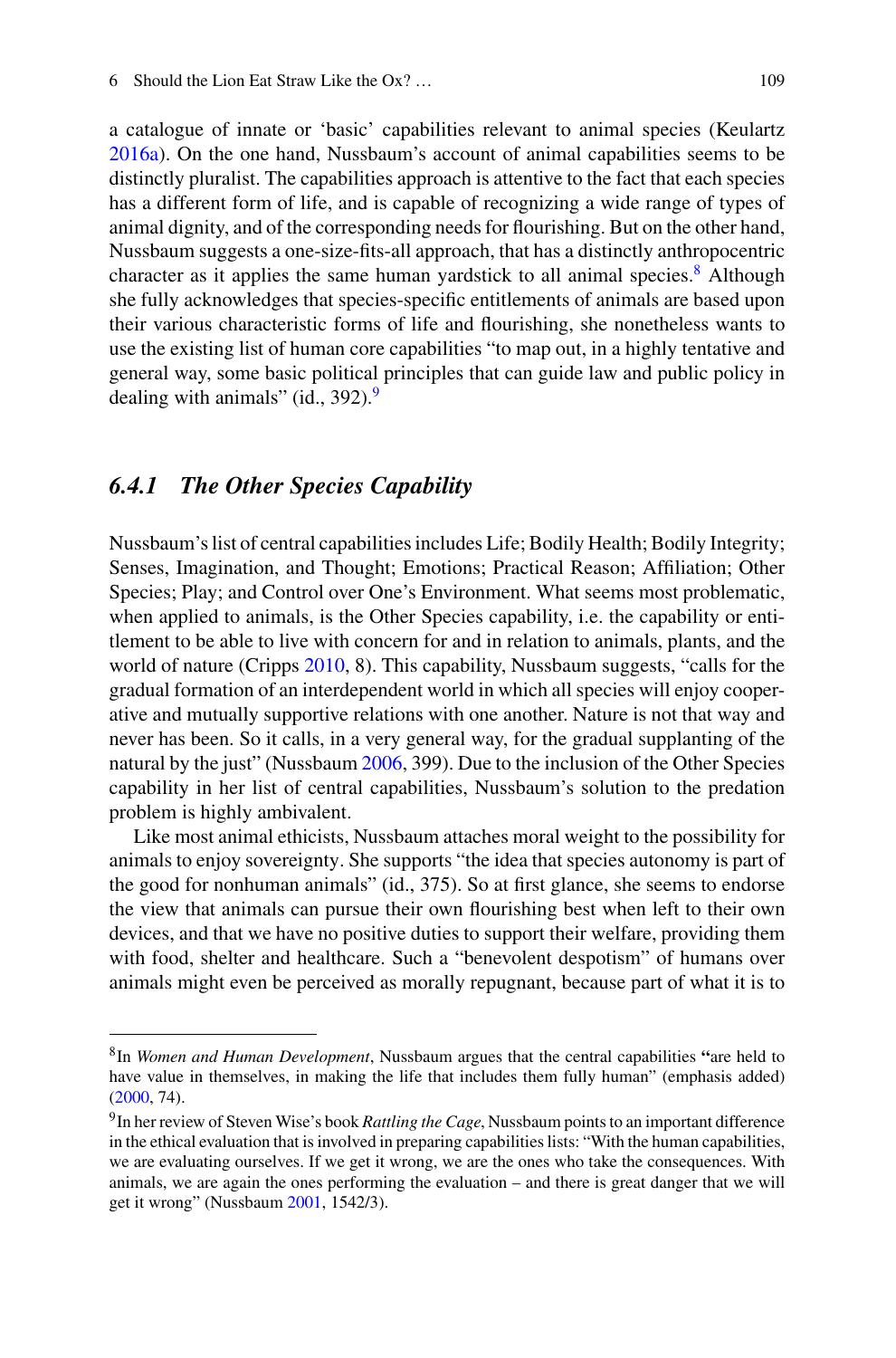flourish for animals "is to settle certain very important matters on its own, without human intervention, even of a benevolent sort" (id., 373).

On closer inspection, however, Nussbaum does not fully accept the view that we have no positive duties towards animals in the wild, although she admits that there is "much truth" in this view. The reason is that in today's world it is hardly the case anymore for animals to live sovereign and autonomous lives, unaffected by human interference. The environments on which animals depend for their survival are being increasingly disturbed or destroyed by human activity, and their opportunities for nutrition, shelter, and free movement are in constant decline. Under these humancaused conditions of deprivation, Nussbaum believes that we have a much greater moral responsibility to assist wild animals' flourishing than may at first appear.

But if non-intervention is not a plausible option, the question arises what measures should be taken to assist animals in the wild. More specifically, Nussbaum asks, "Should humans police the animal world, protecting vulnerable animals from predators?" (id., 379). This seems absurd, Nussbaum contends, should it imply that all vulnerable animals or, alternatively, all predators were to be put in 'protective detention', because this would surely do more harm than good. But, like Peter Singer, Nussbaum believes that we should protect prey animals from predation if we can do so without such massive, harm-producing interventions.

Another important question raised by Nussbaum concerns the introduction of 'natural predators' to control animal populations. As an example, she mentions the case of the introduction of wolves to control an overpopulation of elks, something that took place in Yellow Stone in 1995.<sup>[10](#page-11-0)</sup> Nussbaum is opposed to such introductions of predators. She prefers any non-violent method of population control to such a violent method. The "painless predation" of animals through human hunting, she argues, may be an alternative to "other deaths that elks would die, such as starving or being torn apart by wolves" (Nussbaum [2006,](#page-21-10) 394). In an interview with Carla Faralli, Nussbaum puts it this way:

Sometimes people think that they have done a great good thing if they make hunting illegal and then, when the deer are reproducing too rapidly and can't find enough to eat, they introduce wolves to tear the deer apart. Actually, I am sure that for the deer the hunter's gun is better than the wolves' jaws, more sudden and less excruciating (Nussbaum and Faralli [2007,](#page-21-15) 158)

# *6.4.2 Broadening the Capabilities Approach*

Nussbaum's aversion to predation is rooted in her vision of nature. She warns for the danger "of romanticizing nature, or suggesting that things are in order as they

<span id="page-11-0"></span><sup>10</sup>With the return of the wolf the elk herd, one of the world's largest elk herds, declined 40% in five years. The wolves prevented elk from overbrowsing willow and aspen near rivers and streams, and this gave rise to a substantial rebound of the beaver, a keystone species that may increase species diversity et cetera. Recently, some doubts have been raised regarding this success story (Mech [2012\)](#page-21-16).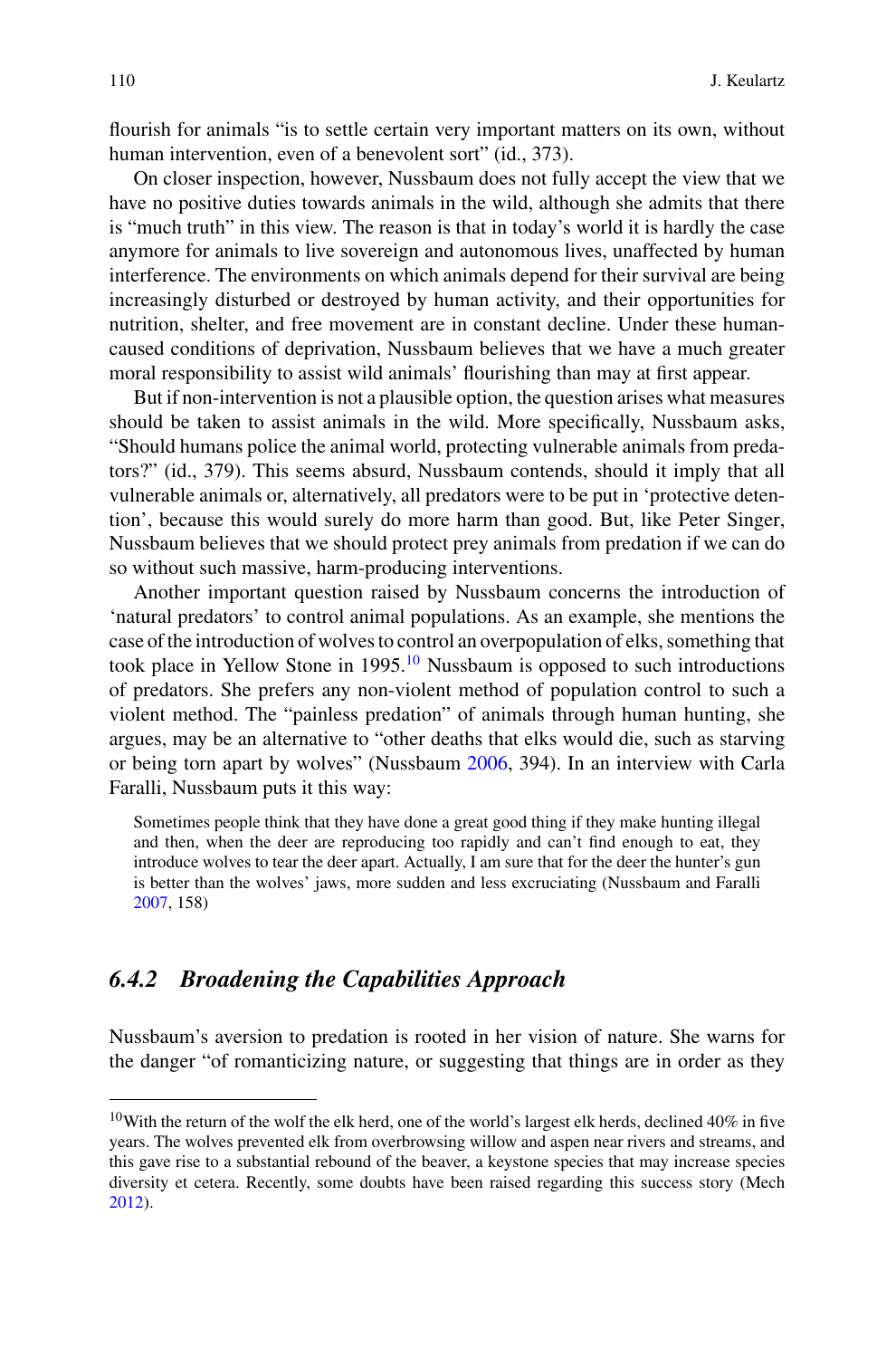are, if only we humans should stop interfering" (Nussbaum [2006,](#page-21-10) 367). But she runs the risk of falling into the other extreme, by demonizing nature.<sup>[11](#page-12-0)</sup> Following John Stuart Mill in his essay *Nature*, she portrays predators as vicious criminals, merciless executioners and great monsters, inflicting painful torture and gruesome death on other vulnerable and defenseless creatures. Consequently, Nussbaum maintains that the harm-causing capabilities of predators "are not among those that should be protected by political and social principles" (id., 369). And she also seems to ignore or seriously underestimate the prey animal's natural abilities to evade predators. So, contrary to our initial expectation, Nussbaum's capabilities approach seems far from offering the prospect of a more balanced view of the predator-prey relationship.

However, Nussbaum's version of the capabilities approach is not uncontested; some authors, such as Breena Holland and David Schlosberg, have proposed to re-shape this version because it suffers from a too narrow view of the capabilities necessary for the nonhuman world to function and flourish. Although Nussbaum's approach, by contrast to most other approaches to animal ethics, does attach ethical and political significance to species membership as such, it nonetheless adheres to a liberal individualist framework. Schlosberg notably has argued that the capabilities approach should be broadened to include not only individual animals but also entire species and ecosystems. Such broadening allows us to evaluate the predation problem in a wide ecological context. It sheds new light on the question what it means to flourish as a prey animal: "We need to understand and accept that part of the flourishing of animals is to be the protein for other life forms…To be food for others is the essence of functioning for some beings" (Schlosberg [2007,](#page-22-9) 151).

Elizabeth Cripps has questioned whether Schlosberg's solution of the predator problem is convincing. Because, even if prey animals as a species benefit from performing the function to be food for other species, it is far from obvious that individual prey animals themselves will flourish when killed for food. To say that it is part of an individual prey animal to be food for another species, "overlooks precisely the concern for the capacity of individual animal lives to go better or worse that Nussbaum wants to recognize" (Cripps [2010,](#page-20-10) 10; cf. Hailwood [2012\)](#page-20-11).

Cripps suggests that it might be possible to reinvigorate Schlosberg's attempt to make flourishing as a species, which often requires predation, compatible with flourishing as an individual by introducing the notion of 'risk'. As an example to illustrate what she means, Cripps refers to a proposal by a group of scientists to introduce the Old World cheetah as ecological replacement for the extinct American cheetah. This cat has played a crucial role in shaping the astounding speed of the pronghorn antelope, among other traits such as visual acuity. In the absence of this predator, "the pronghorn appears overbuilt today in precisely those traits that make it so distinctive among North American mammals, raising the question of whether a reconstitution of Pleistocene selective pressures warrants consideration" (Donlan

<span id="page-12-0"></span><sup>&</sup>lt;sup>11</sup>Val Plumwood, who has profoundly reflected on the meaning of her experience of being crocodile prey after surviving a crocodile attack in February 1985 in Australia's Kakadu National Park, more or less mockingly remarked that "Predation is often demonised as bringing unnecessary pain and suffering to an otherwise peaceful vegan world of female gathering" (Plumwood [2012,](#page-21-17) 84).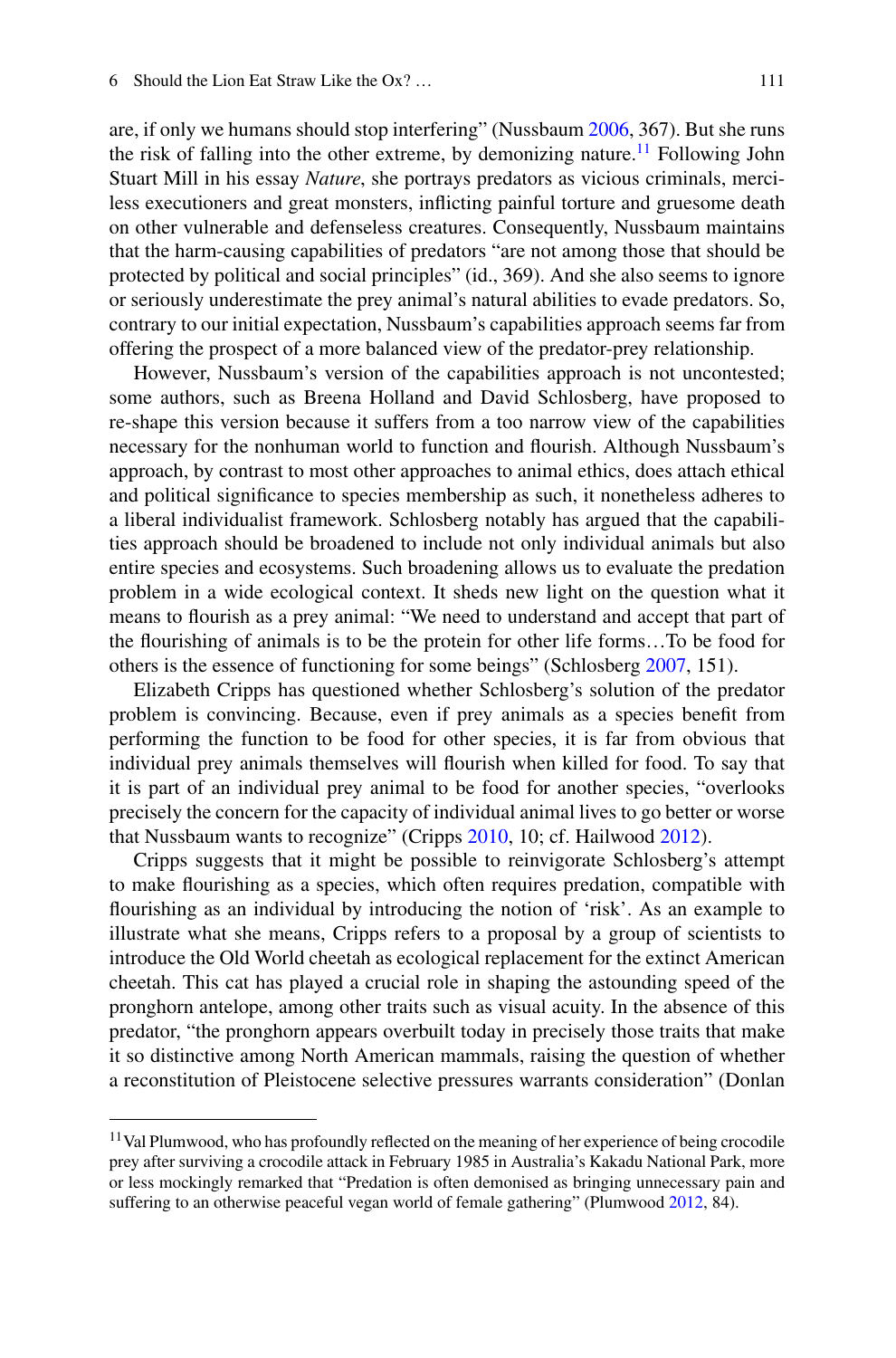et al. [2006,](#page-20-12) 662). According to Cripps, this could indicate that, due to lack of cheetahs, the pronghorn cannot flourish fully because it has no incentive to make full use of its remarkable abilities. "Thus, quite apart from the benefit to the species, it might be in the individual pronghorn's interest to run a risk of being killed by a cheetah" (Cripps [2010,](#page-20-10) 17).

As we will see in the next section, with this suggestion Cripps anticipates, as it were, the solution to the predation problem that Sue Donaldson and Will Kymlicka have presented in their seminal 2011 book *Zoopolis*.

# <span id="page-13-0"></span>**6.5 Political Theory of Animal Rights**

Donaldson and Kymlicka have developed their political theory of animal rights as an alternative to the traditional animal rights theory. Due to its one-sided focus on the intrinsic moral status or standing of animals as the sole basis of our moral obligations towards them, the traditional animal rights theory seems unable to resolve a wide range of pressing issues regarding human-animal interactions, and is thereby at least partly to blame for what Donaldson and Kymlicka perceive as the political and intellectual impasse of the animal advocacy movement. To overcome this impasse, they have made an attempt to shift the debate from the field of moral theory to the field of political theory, focusing on the differential obligations that arise from the varied ways that animals are related to human societies and institutions.

In *Zoopolis*, Donaldson and Kymlicka draw upon the concepts and categories of political theory to illuminate the specific rights and responsibilities we have in our various relationships with animals. They distinguish three types of morally significant human-animal relationships: domesticated animals, such as companion animals and farm animals, should be considered and treated as our co-citizens; wild animals should be recognized as members of separate, sovereign nations, entitled to protection from infringements of their right to self-determination; and, lastly, "liminal" animals, i.e., non-domesticated animals such as rats and raccoons who live among humans, should be designated the status of "denizens".<sup>[12](#page-13-1)</sup>

# *6.5.1 Similarities and Dissimilarities with the Capabilities Approach*

Donaldson and Kymlicka concede that they are sympathetic to Nussbaum's capabilities approach, and that, at the most abstract level, their own citizenship model could be described in broadly capability terms [\(2011,](#page-20-8) 95, 275). Like Nussbaum, they treat

<span id="page-13-1"></span> $12$ The group of liminal animals include opportunistic animals, agricultural symbiotics (or niche specialists), feral animals and introduced exotics (see Donaldson and Kymlicka [2011,](#page-20-8) 219–226).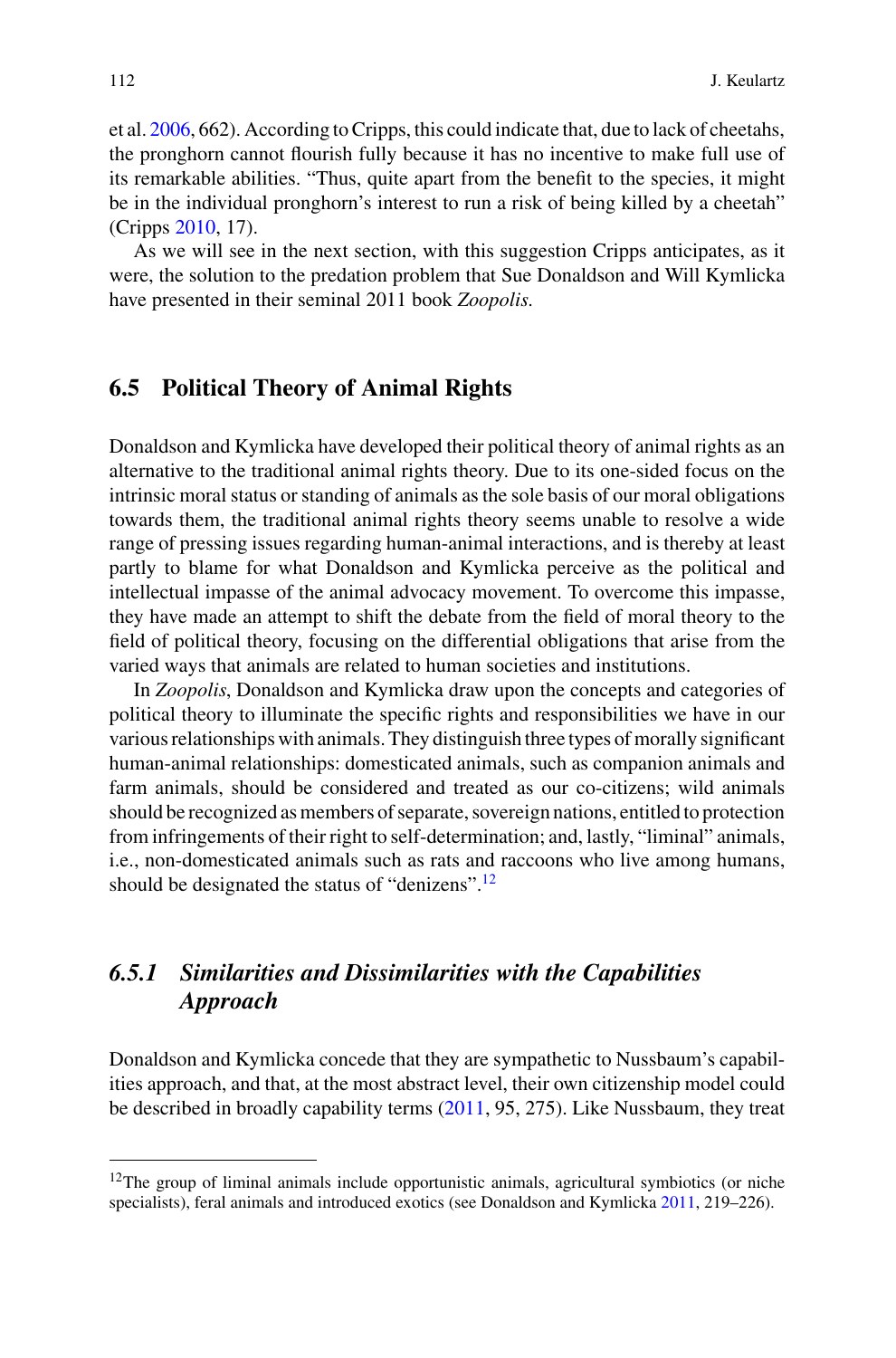animals not just as passive victims of human domination and mere objects of compassion but rather as subjects with a clear capacity for agency. And like Nussbaum, they consequently also challenge the one-sided focus of most accounts of animal ethics on negative rights—"thou shall not kill, use, or keep animals" (id., 254). It is the dominant view within animal ethics that the abolishment of animal exploitation and the liberation of animals from enslavement will ultimately rule out virtually all forms of human-animal interaction—"there should be no human-animal relations" (ibid.). According to Donaldson and Kymlicka, this narrow vision of animal rights is at the root of the impasse of the animal advocacy movement because it may discourage all efforts to find out what non-exploitative relations might look like, and what kind of positive obligations we owe to animals, be they domesticated, wild or liminal.

So there are important similarities between Nussbaum's capabilities approach and Donaldson and Kymlicka's political theory of animal rights: both consider animals as moral agents rather than as moral patients, and both aim to complement negative rights with positive rights. But there is also a distinct difference: Nussbaum attaches considerable importance to species membership, whereas Donaldson and Kymlicka focus on community membership, thus taking account of the sociopolitical context of animal justice. They acknowledge that Nussbaum's species norm of flourishing is probably a reasonable standard for animals living in the wild, but they deny that this norm makes sense with respect to domesticated and liminal animals. Another drawback of the preoccupation with species norms is a lack of sensitivity to the associations *between* species and individual variation *within* species.

# *6.5.2 Competence and Risk*

According to Donaldson and Kymlicka, the argument that the flourishing of wild animals would be undermined by interfering with wildlife to prevent predation is "perhaps the most important one, but also the least developed" [\(2011,](#page-20-8) 165). This "flourishing argument", as they call it, needs qualification and clarification. Similar to Cripps' critique of Schlosberg, they argue that it is difficult to see how preventing a deer from being killed by a predator is detrimental to her flourishing. And just like Cripps they invoke the notion of 'risk' to address this question. For societies with an interest in self-determination, eliminating the risk of harm or suffering "would involve a terrible curtailment of freedom, including the freedom to fully develop and explore one's capabilities. Individual action to protect a human child at the moment of harm contributes to her flourishing; collective action to prohibit the actions or processes that create the risk of harm is likely to undermine human flourishing. So, too, with animals" (id, 166).

Donaldson and Kymlicka believe that, when it comes to the daily management of the risks of living in the wild, it is reasonable to assume that wild animals are fully competent in general to address the challenges they face: they have the skills to secure and store food, to find or construct shelter, to care for the young, to cover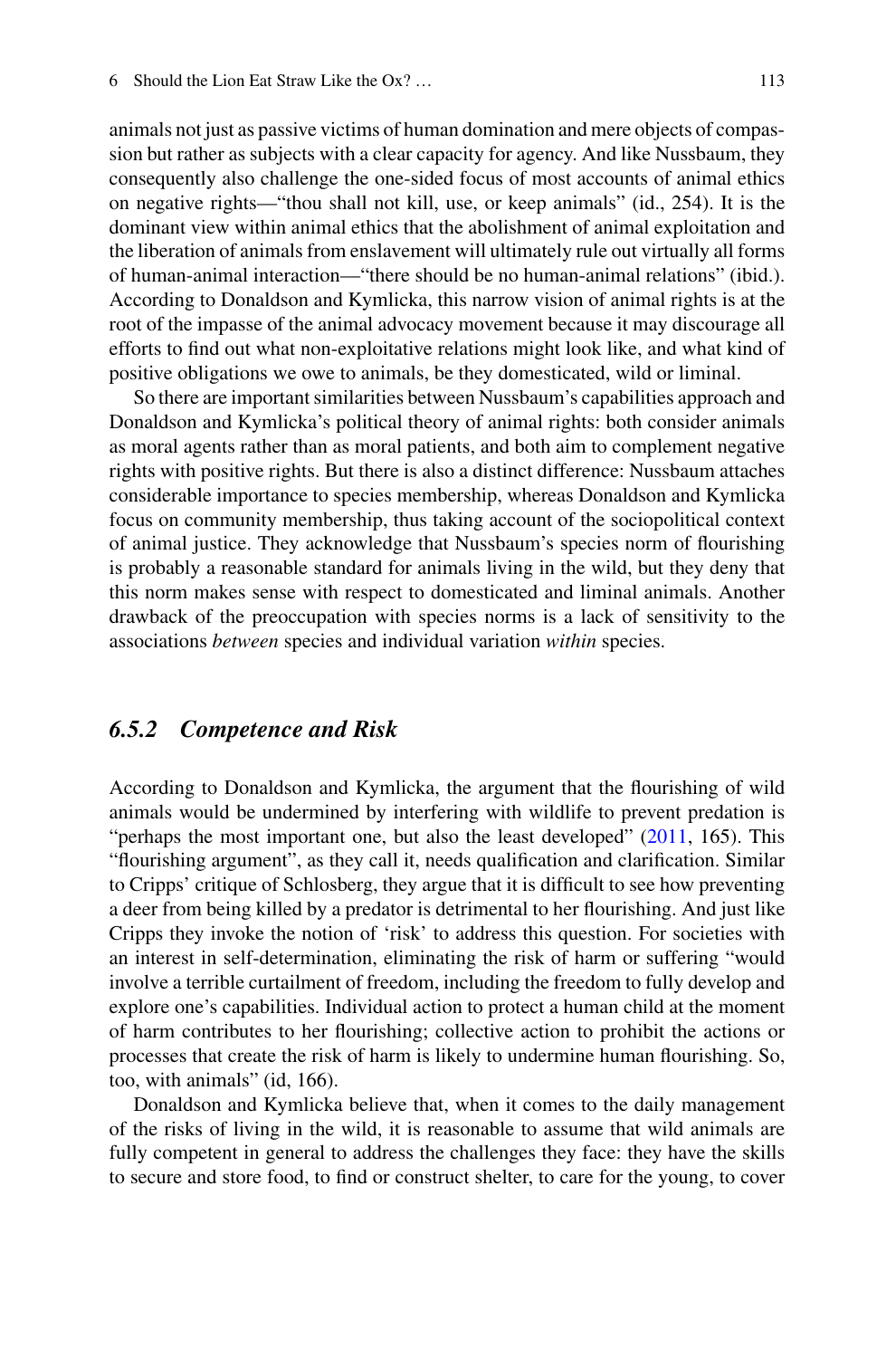long distances, to hunt, and also to reduce the risk of predation.<sup>13</sup> Because wild animals are competent to manage their own affairs, we are not obligated to systematically intervene to end predation or to control natural food cycles. Respect for the sovereignty of wild animals, in fact, rules out this kind of intervention as it would condemn wild animals to a permanent state of dependency.<sup>14</sup>

### *6.5.3 Positive and Negative Duties*

It would, however, be a mistake to think that respect for sovereignty requires a complete hands-off approach with respect to animals in the wild. Donaldson and Kymlicka mention two broad categories of assistance and intervention that do not threaten but may even promote values of autonomy and self-determination: largescale interventions to prevent or mitigate natural or human-caused disasters, such as deflecting a large meteor on a collision course with a wilderness zone populated by numerous animals, or halting an aggressive new bacterium which is ready to invade and destroy an ecosystem; and small-scale or micro-scale interventions aimed to aid or rescue individual animals in distress, such as saving an animal who has fallen through the ice from drowning or releasing a beached whale to open water.

In addition to these positive duties to aid, assistance, and intervention, there are also important negative duties that derive from the respect for sovereignty we owe animals in the wild. We should never infringe on the rights to their own territory and to autonomy on that territory, which are key components of the principle of sovereignty. These rights impose, first of all, immediate and drastic restrictions on human expansion into wild animal territories and the ongoing fragmentation and destruction of wild animal habitat. They also impose stringent limits on human actions that have harmful impacts beyond the borders of wild animal territories, such as water contamination, air pollution and the various effects of climate change. To avoid such cross-border impacts we will have to reduce our ecological footprint and replace our environmentally destructive behavior and cost-externalizing practices with fair and sustainable ones.

<span id="page-15-0"></span> $13$ Ethological and ecological research shows that prey species have gained over evolutionary time a stunning array of mechanisms to cope with predators for every stage of their struggle: the avoidance of detection by the predator (such as camouflage, refuge use, nocturnality), the avoidance of attack once detected (mimicking animals with strong defenses, signaling to the predator that pursuit is not worthwhile), the avoidance of capture once attacked (fleeing, bluffing strength), and the avoidance of consumption once captured (playing death or 'thanatosis', sacrificing body parts or 'autotomy').

<span id="page-15-1"></span><sup>&</sup>lt;sup>14</sup>Donaldson and Kymlicka admit that their competence argument is more compelling in relation to some animals than to others. In fact, they agree with Horta [\(2013\)](#page-21-18) that members of r-selected species have less scope for 'competent agency' than members of K-selected species. But on balance, they believe that "we should still respect the sovereignty of wild animals, including those for whom there is minimal evidence of competent agency" (Donaldson and Kymlicka [2011,](#page-20-8) 177; cf. [2013,](#page-20-13) 154).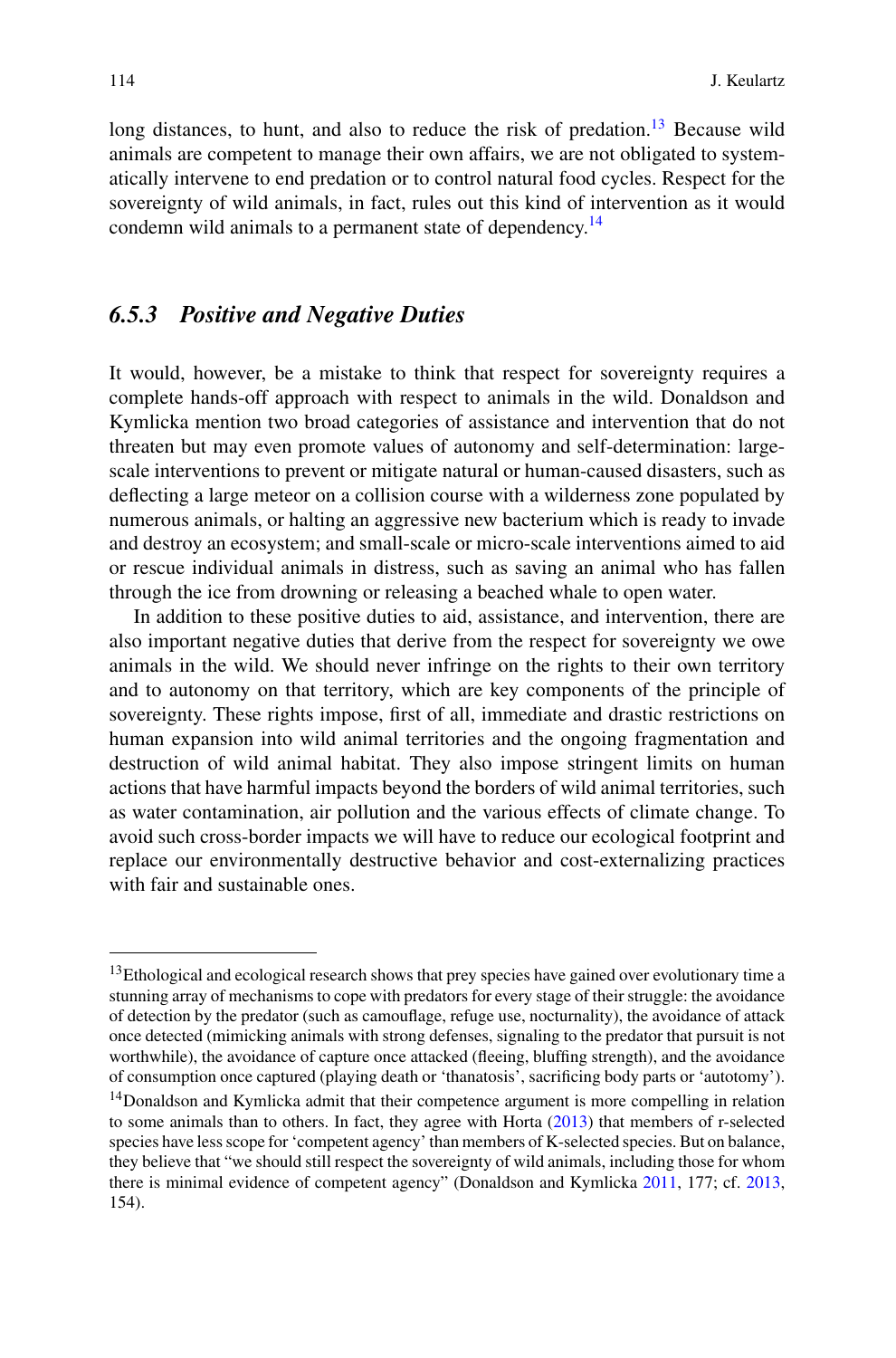# *6.5.4 The Limits of a Place-Based Approach*

Donaldson and Kymlicka contrast their sovereignty model with the 'stewardship' model, often found in environmental science, philosophy and policy. In this model, habitat for wild animals is created in the shape of wild areas such as wildlife refuges, nature reserves, and national parks, where humans enjoy sovereign authority and exercise stewardship over wild animals. The sovereignty model, on the other hand, doesn't grant humans the right to govern wild animal territory, but is based on the principle that sovereign entities are entitled to the same or similar claims to authority, and should deal with each other on an equal footing. This means that when we humans enter wild animal territory, "we do so not in the role of stewards and managers, but as visitors to foreign lands" (*id*., 170).

Both models, however, have one thing in common—like the classical stewardship model, the sovereignty model has taken a place-based approach with regard to wild animals. Donaldson and Kymlicka argue for an immediate check on the expansion of human settlement, for giving wild animals back control over their own territories, for returning vast areas of land currently devoted to animal agriculture to wild animals, for re-establishing wildlife corridors and migration routes et cetera. But such a placebased approach seems to fall far short of what presently is really required to maintain or restore wild animals' autonomy (Sandler [2012\)](#page-22-10).

Hitherto, place-based or *in situ* conservation is usually given priority over 'out of place' or *ex situ* conservation. The latter is considered to be justified only as a supportive measure to the former. This hierarchical understanding of the relationship between *in situ* and *ex situ* conservation reflects the importance of the place of origin—'wild nature' (Braverman [2015,](#page-20-14) 33). This understanding is however increasingly being called into question given today's ecological challenges that can be summarized under the denominator of the 'Anthropocene', the current geological epoch in which human activities are so profound and pervasive that humanity itself has emerged as a global geophysical force, at least as important as natural forces (Keulartz and Bovenkerk [2016\)](#page-21-19).

#### *6.5.5 Blurring Boundaries*

Under Anthropocenic conditions many wild populations are no longer viable on their own. Mainly due to habitat fragmentation and habitat loss, there is an ongoing conversion of what originally were continuous populations to so-called 'metapopulations': collections of subpopulations, that are spread geographically over patches of habitat. Because these patches are usually small and because the movement of the animals between these patches is restricted for lack of connectivity, an increasing number of subpopulations are declining and are teetering on the edge of extinction. In this situation *ex situ* conservation has a more prominent role to play and is now regarded as equivalent, rather than subordinate to *in situ* conservation.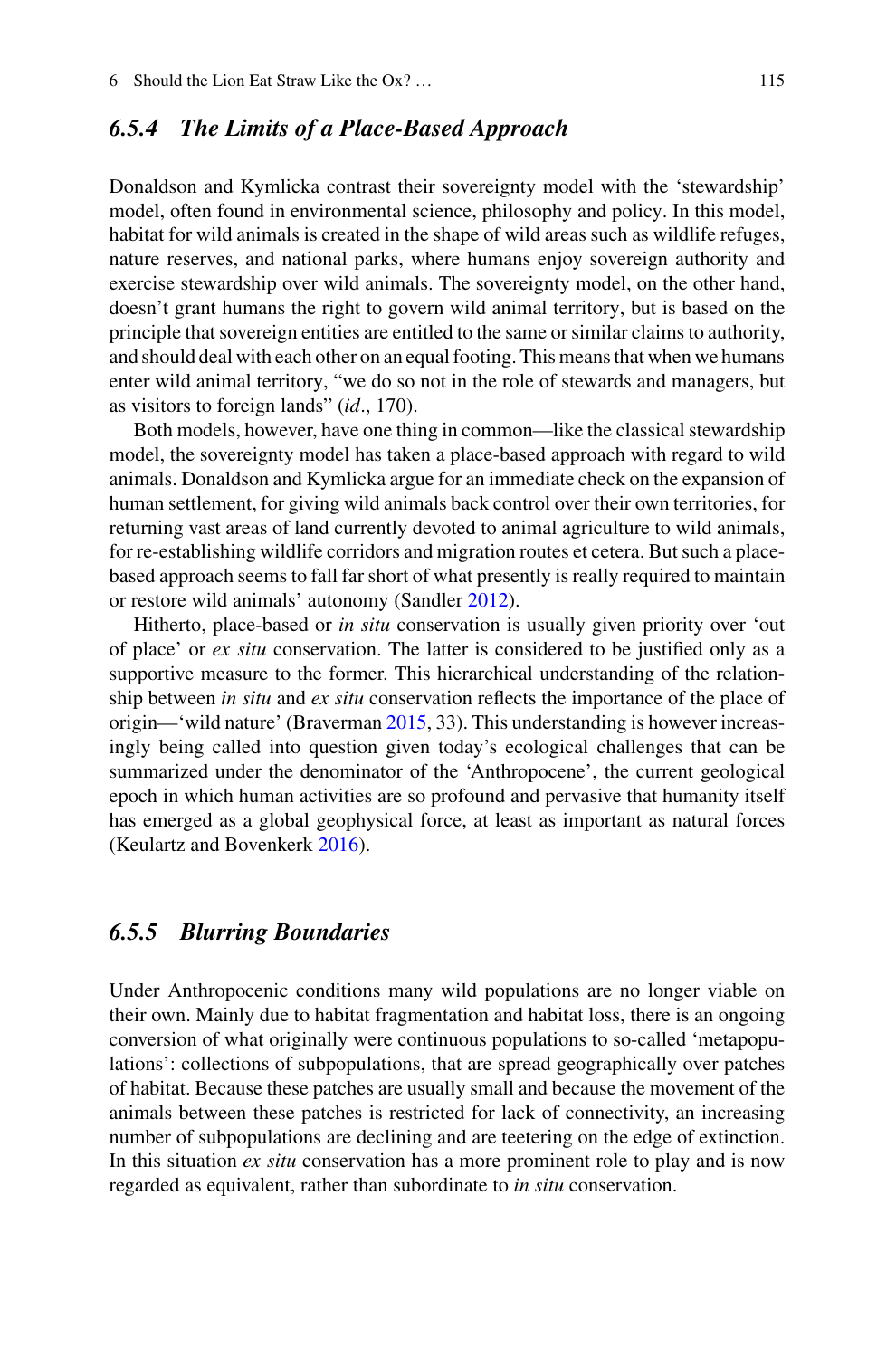Because it is no longer considered effective to manage wild and captive populations in isolation from one another, practitioners of species conservation therefore increasingly use the so-called One Plan Approach that was officially proposed to the IUCN World Conservation Congress in 2012. The One Plan Approach promotes the interactive exchange of animals between *in situ* populations (in the wild) and *ex situ* populations (in captivity) for mutual reinforcement, a management approach that is also referred to as *inter situ* conservation (Braverman [2014\)](#page-20-15) or *pan situ* conservation (Minteer and Collins [2013\)](#page-21-20). With animals moving in both directions, the stability and sustainability of wild and captive populations can be greatly enhanced. On the one hand, captive populations can be used for restocking in areas with declining populations or for reintroduction in areas where populations have gone extinct; on the other hand, the demographic and genetic viability of *ex situ* populations can be boosted by supplying genetic founders from wildlife populations (Byers et al. [2013\)](#page-20-16).

With the One Plan Approach captive populations can be used for the conservation of *in situ* populations on the brink of extinction as a result of habitat fragmentation. But what if *in situ* conservation itself is being undermined by that other major environmental stressor—rapid global climate change—, that makes the species' historic indigenous ranges increasingly inhospitable? And when, moreover, populations are not able to move on their own to other areas with more suitable environmental conditions? A conservation measure that may prevent species that are unable to keep pace with rapid climate change from going extinct is assisted migration or assisted colonization, i.e. the intentional movement of 'climate refugees' to new habitats outside their historical range, which they otherwise could not reach (Hoegh-Guldberg et al. [2008\)](#page-20-17). Whereas *inter* or *pan situ* conservation involves the movement of animals from one location to another *within* the species' indigenous range, assisted migration or colonization relates to animal translocations *outside* the species' indigenous range.<sup>[15](#page-17-0)</sup>

The emergence of these new conservation strategies makes it clear that the distinction between classic *in situ* (on-site) and *ex situ* (off-site) conservation is becoming blurred to the point of disappearing entirely. We witness what Braverman [\(2015,](#page-20-14) 15) has called a shift "from bifurcation to amalgamation" of *in situ* and *ex situ* conservation: the increased development of hybrid approaches, that integrate the wild and the captive. (Pritchard et al. [2011;](#page-21-21) Redford et al. [2012;](#page-21-22) [2013;](#page-21-23) Minteer et al. [2016\)](#page-21-24).

It is clear that with the ongoing blurring of the boundaries between *in situ* and *ex situ* conservation, placed-based models such as the classic stewardship model but also Donaldson and Kymlicka's sovereignty model, are increasingly rendered meaningless. Under Anthropocenic conditions positive interventions can no longer be limited to providing assistance in the event of natural or human-caused disasters, or to micro-level individual acts of compassion only. Apart from these isolated, incidental cases, Donaldson and Kymlicka believe that we should leave nature to its own devices—"in general, a hands-off principle towards wild animals is a sound one"

<span id="page-17-0"></span><sup>&</sup>lt;sup>15"</sup>The indigenous range of a species is the known or inferred distribution generated from historical (written or verbal) records, or physical evidence of the species' occurrence" (IUNC/SSC [2013,](#page-21-25) 2).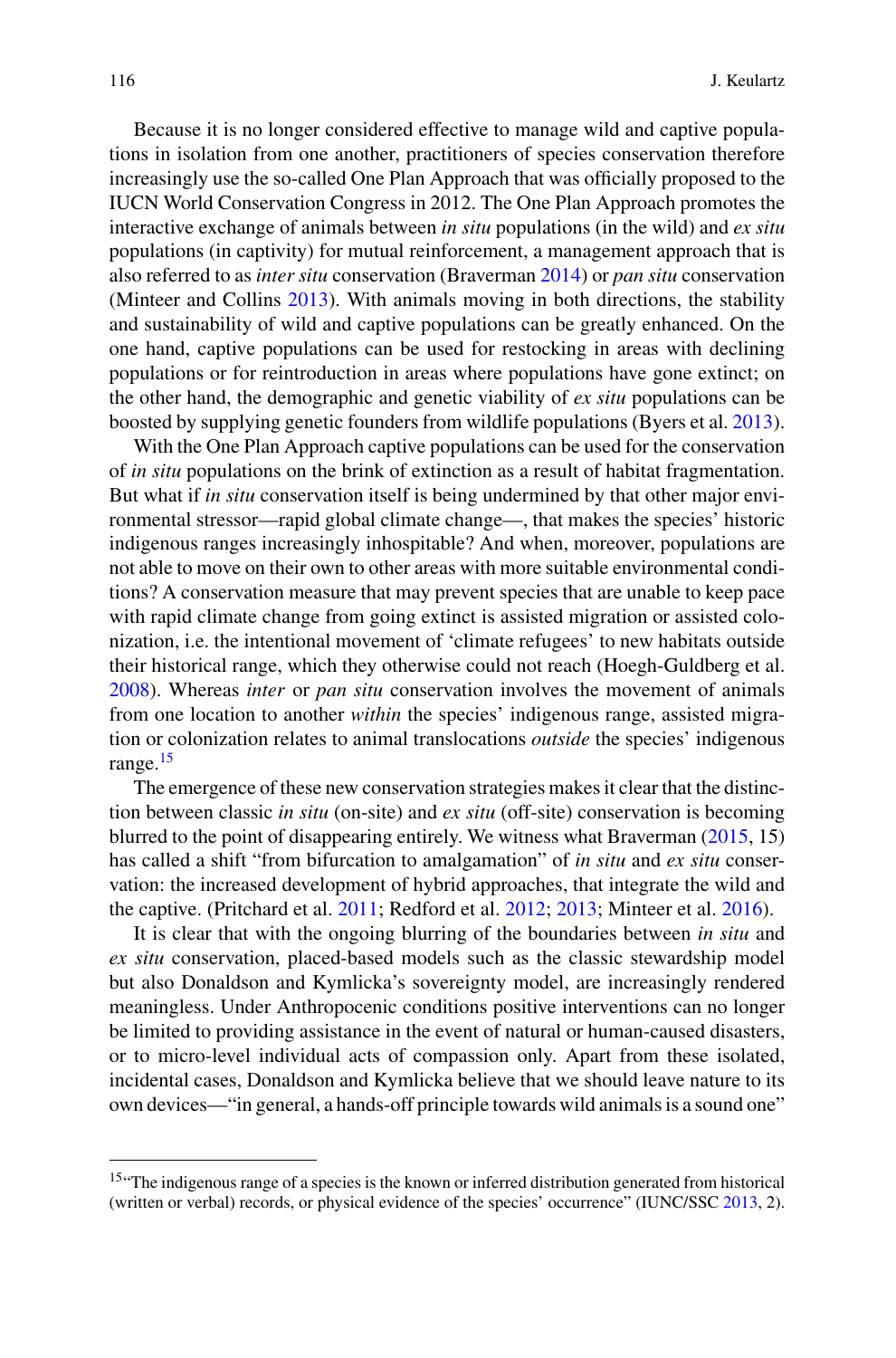$(2011, 185)$  $(2011, 185)$ . But that ship seems to have sailed already.<sup>[16](#page-18-0)</sup> Ironically or not, but today we are morally obligated to systematically interfere with wildlife, not to prevent predation, as consequentialists in particular would have it, but to assist endangered species in maintaining and improving their competences to survive on their own in the wild, including the skills to hunt and to avoid predators, something which is already taking place on the ground.

#### *6.5.6 Learning to Hunt and to Avoid Predators*

Especially zoo-based expertise in sustaining small but demographically and genetically sound populations of captive animals has been proven useful for the conservation of small and declining populations in the wild. Zoo-based skills in animal handling may, moreover, be helpful at many of the main stages of animal translocations, from capture, transport, and captive breeding, to pre-release training (Fa et al. [2011,](#page-20-18) 210). The latter is particularly important because captive animals may lack the behavioral competences needed for survival in the wild, and may thus compromise the ability of captive populations to contribute to the recovery of wild populations. Pre-release training is aimed at maintaining or developing the skills that may have been lost in captivity such as orientation and navigation, finding or building suitable nest sites, hunting and foraging behavior, and predator avoidance (Earnhardt [2010;](#page-20-19) McPhee and Carlstead [2010\)](#page-21-26).

Predator avoidance training is vital to the success of conservation efforts that rely on captive animals because a substantial number of post-release deaths are due to predators. It usually consists of exposure to live predators or to predator models paired with some aversive or stressful stimulus such as an alarm signal. Given that many animals are so-called 'mesopredators', i.e. animals which both predate and are predated upon, antipredator training has often to be combined with developing predatory skills. A case in point is the black-footed ferret.

In 1986, the population of ferrets had diminished to a mere 18 individuals, but thanks to a captive breeding program, between 500 and 800 now roam the prairie of the US state of Wyoming. The program was not, however, entirely plain sailing. When the kits were released they were far too blasé to make themselves scarce when predators such as eagles, coyotes and badgers arrived on the scene. The researchers tried to resolve this problem by building a mock predator. They attached wheels to a stuffed badger, which would win fame as RoboBadger. The only way the ferrets could escape RoboBadger was to find a burrow. The researchers then tried to increase

<span id="page-18-0"></span><sup>&</sup>lt;sup>16</sup>Donaldson and Kymlicka grossly underestimate the impact of anthropogenic environmental change, that currently takes place at such a fast speed and large scale that it definitely poses a threat to the resilience of the Earth System (Steffen et al. [2007,](#page-22-11) [2011\)](#page-22-12). They denounce the "fashionable talk" of the Anthropocene, that has had "the perverse effect of making continued human encroachment on, and management of, wild animal habitat seem inevitable" (Donald and Kymlicka [2016\)](#page-20-20).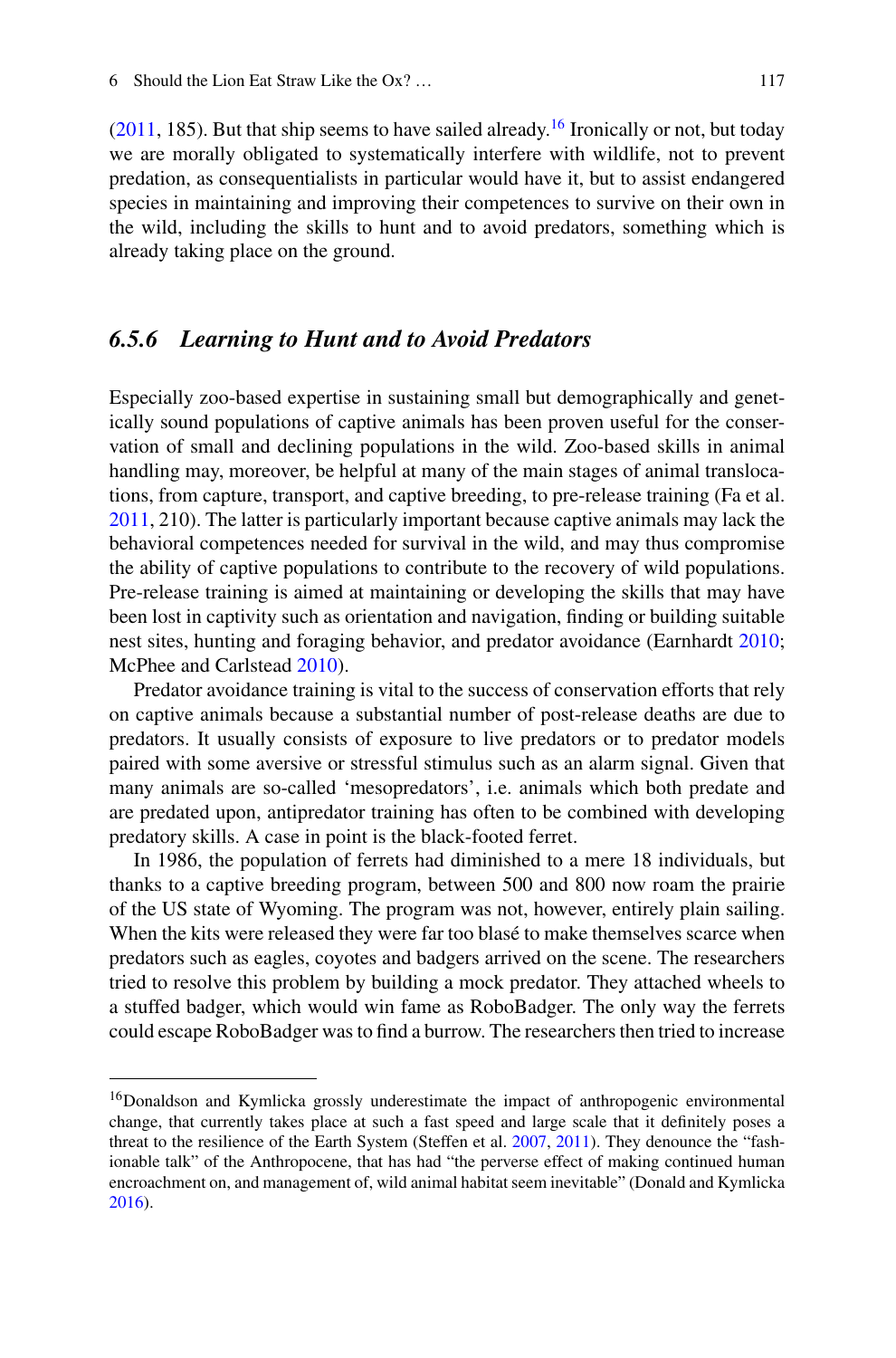the ferrets' aversion to RoboBadger by firing rubber bands at them. (McCarthy [2004,](#page-21-27)  $196/7$ ).<sup>[17](#page-19-0)</sup>

But the ferrets have not only to learn how to avoid predators, but also how to locate and kill prairie dogs which make up between 65 to 90 percent of their diet. In addition, they have to learn how to invade and inhabit prairie dogs burrows because they do not build their own burrows. Their preconditioning period lasts for 30 days. During that time the ferrets ideally kill four prairie dogs and live in an actual prairie dog burrow system. The survival rate of these animals is about ten times higher than animals released straight out of the cage (Braverman [2015,](#page-20-14) 119–123).

### **6.6 Concluding Remarks**

Donaldson and Kymlicka rightly argue that wild animals are fully competent to manage their own affairs, and that we therefore should refrain from protecting prey animals against predation. Without predation, prey animal's possibilities for flourishing will be diminished, because all the amazing capabilities they have gained over evolutionary time to cope with predators might be rendered meaningless. All in all, we can safely conclude that it is counterproductive to extent Nussbaum's Other Species capability to the animal kingdom. Instead of working to ensure that all species will enjoy cooperative and mutually supportive relations, we should respect the natural capabilities of animals, be they predator or prey, without romanticizing or demonizing their agonistic interactions.

But their place-based sovereignty model is inadequate in the light of what has been called the planet's 'sixth mass extinction'. Unlike earlier mass extinctions, the current one is not primarily driven by natural events such as meteorite impacts or volcanic eruptions but by the effects of the activities of *Homo sapiens*. Especially human-caused rapid climate change together with habitat conversion, fragmentation, and destruction have led to a global wave of species and population extirpations and declines in local species abundance.<sup>[18](#page-19-1)</sup>

If we really want to stop or even reverse this so-called 'defaunation' process we can no longer hold on to the idea that species conservation can be accomplished with minimal management by establishing large nature reserves and by creating connections such as corridors and stepping stones between them. Preserving the ecological status quo through such traditional measures increasingly resembles a Sisyphean task*. In situ* conservation (in the wild) is no longer effective without *ex situ* conservation (in zoos and aquariums).

<span id="page-19-1"></span><span id="page-19-0"></span><sup>&</sup>lt;sup>17</sup>This was, by the way, not a great success as became clear when the ferrets started riding on the back of RoboBadger.

<sup>&</sup>lt;sup>18</sup>Surprisingly enough, nowhere in Zoopolis do Donaldson and Kymlicka even mention the staggering decline in species numbers; they use the notion of 'extinction' only in relation to those proposals from animal rights theorists who call for a complete end to domestication and the extinction of domesticated species.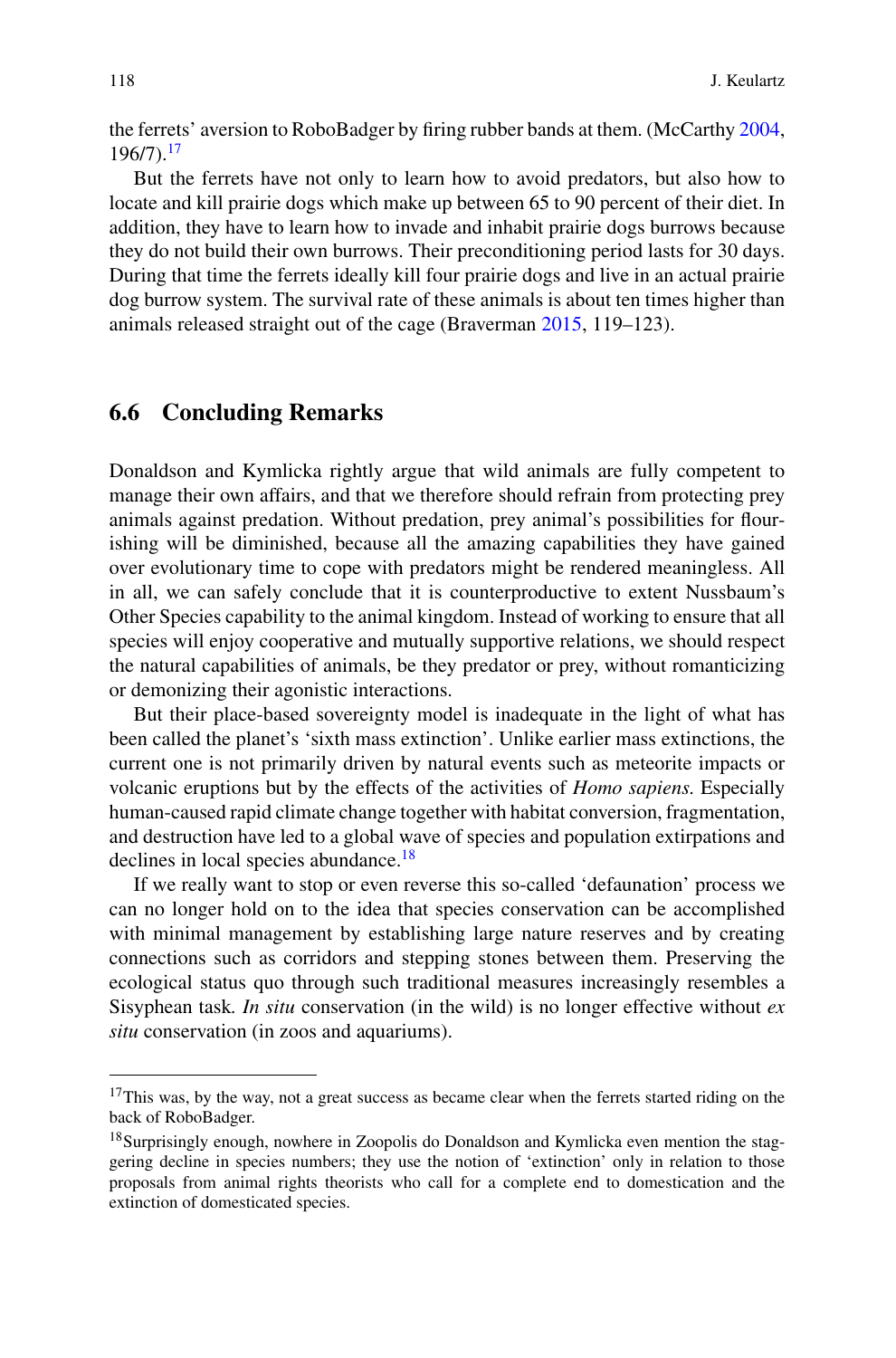Donaldson and Kymlicka condemn capturing animals and putting them in zoos, even in the most progressive zoos, as "a violation of their basic individual rights, and a violation of their rights as members of sovereign communities" [\(2011,](#page-20-8) 283, cf. 293). Such condemnation only shows how blind they are to the important role that zoos and other *ex situ* institutions have to play under current conditions of anthropogenic stress (see Keulartz [2016b\)](#page-21-28).

## **References**

- <span id="page-20-15"></span>Braverman, I. 2014. Captive for life: Conserving extinct in the wild species through ex situ breeding. In *The ethics of captivity*, ed. L. Gruen, 93–212. Oxford, UK: Oxford University Press.
- <span id="page-20-14"></span>Braverman, I. 2015. *Wild life: The institution of nature*. Stanford, CA: Stanford University Press.
- <span id="page-20-16"></span>Byers, O., C. Lees, J. Wilcken, and C. Schwitzer. 2013. The one plan approach: The philosophy and implementation of CBSG's approach to integrated species conservation planning. *WAZA Magazine* 14: 2–5.
- <span id="page-20-1"></span>Clark, S.R.L. 1979. The rights of wild things. *Inquiry* 22 (1–4): 171–188.
- <span id="page-20-9"></span>Cohen, C. 1997. Do animals have rights? *Ethics & Behavior* 7 (2): 91–102.
- <span id="page-20-4"></span>Cowen, T. 2003. Policing nature. *Environmental Ethics* 25 (2): 169–182.
- <span id="page-20-10"></span>Cripps, E. 2010. Saving the polar bear, saving the world: Can the capabilities approach do justice to humans, animals and ecosystems? *Res Publica* 16: 1–22.
- <span id="page-20-5"></span>Dawrst, A. 2009. The predominance of wild-animal suffering over happiness: An open problem. *Essays on Reducing Suffering*. [http://reducing-suffering.org/wp-content/uploads/2015/02/wild](http://reducing-suffering.org/wp-content/uploads/2015/02/wild-animals_2015-02-28.pdf)animals\_2015-02-28.pdf. Accessed 23 March 2020.
- <span id="page-20-8"></span>Donaldson, S., and W. Kymlicka. 2011. *Zoopolis. A political theory of animal rights*. Oxford, NY: Oxford University Press.
- <span id="page-20-13"></span>Donaldson, S., and W. Kymlicka. 2013. A defense of animal citizens and sovereigns. *LEAP: Laws, Ethics and Philosophy* 1: 143–160.
- <span id="page-20-20"></span>Donaldson, S., and W. Kymlicka. 2016. Between wild and domesticated: Rethinking categories and boundaries in response to animal agency. In *Animal ethics in the age of humans*, ed. B. Bovenkerk and J. Keulartz, 225–239. Dordrecht: Springer.
- <span id="page-20-12"></span>Donlan, J., et al. 2006. Pleistocene rewilding: An optimistic agenda for twenty-first century conservation. *The American Naturalist* 168: 160–183.
- <span id="page-20-0"></span>Dorado, D. 2015. Ethical interventions in the wild: An annotated Bibliography. *Relations: Beyond Anthropocentrism* 3 (2): 219–238.
- <span id="page-20-19"></span>Earnhardt, J.M. 2010. The role of captive populations in reintroduction programs. In *Wild mammals in captivity*, ed. D.G. Kleiman, K.V. Thompson, and C.K. Baer, 263–267. Chicago: University of Chicago Press.
- <span id="page-20-18"></span>Fa, J., S. Funk, and D. O'Connell. 2011. *Zoo conservation biology*. Cambridge: Cambridge University Press.
- <span id="page-20-2"></span>Fink, Ch. 2005. The predation argument. *Between the Species* 13 (5): 1–15.
- <span id="page-20-3"></span>Hadley, J. 2006. The duty to aid nonhuman animals in dire need. *Journal of Applied Philosophy* 23 (4): 445–451.
- <span id="page-20-11"></span>Hailwood, S. 2012. Bewildering Nussbaum: Capability justice and predation. *The Journal of Political Philosophy* 20 (3): 293–313.
- <span id="page-20-17"></span>Hoegh-Guldberg, O., L. Hughes, S. McIntyre, D.B. Lindenmayer, et al. 2008. Assisted colonization and rapid climate change. *Science* 321 (5887): 345–346.
- <span id="page-20-6"></span>Horta, O. 2010a. Debunking the idyllic view of natural processes: Population dynamics and suffering in the wild. *Télos* 17 (1): 73–88.
- <span id="page-20-7"></span>Horta, O. 2010b. The ethics of the ecology of fear against the nonspeciesist paradigm: A shift in the aims of intervention in nature. *Between the Species* 13 (10): 163–187.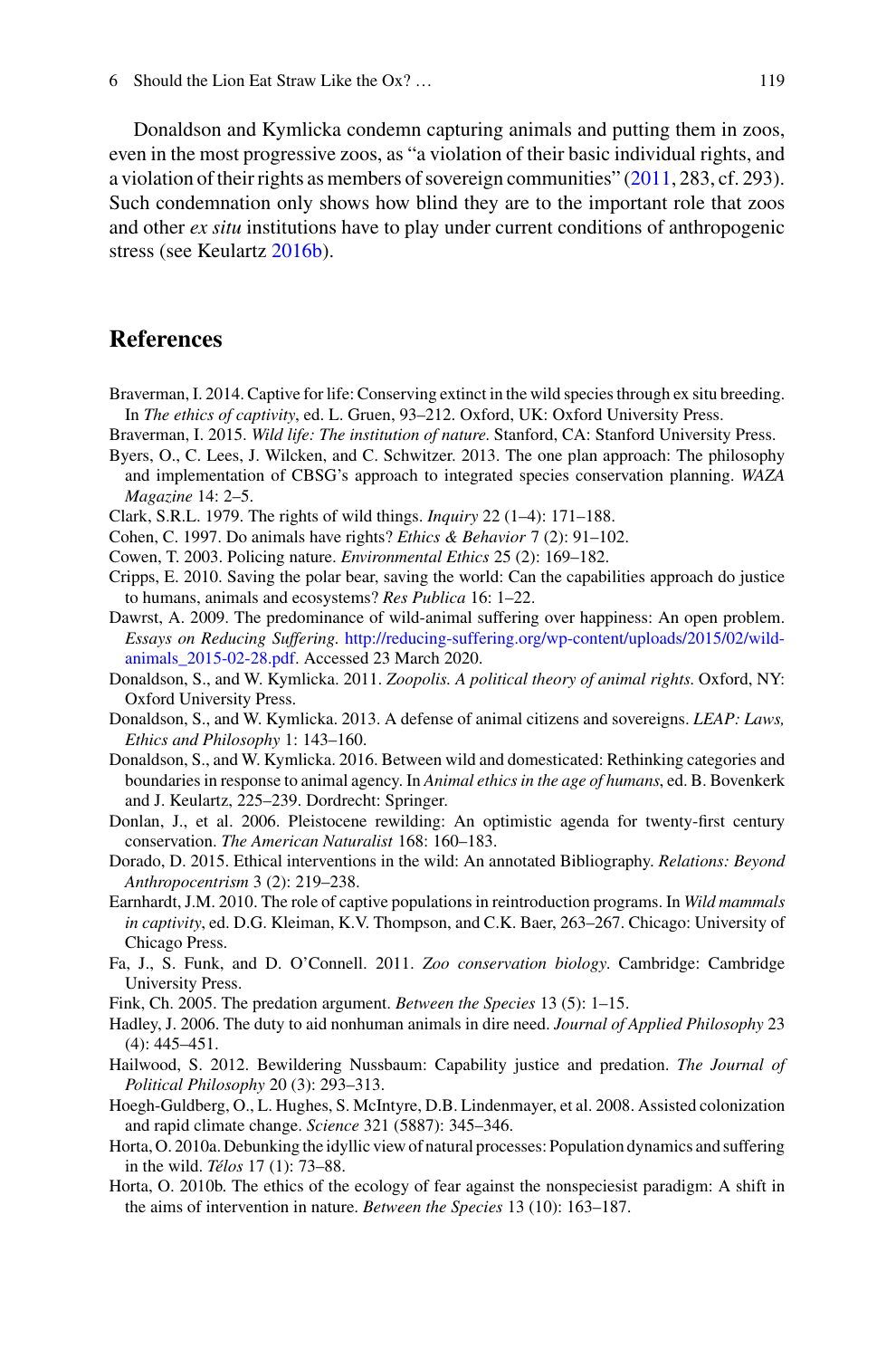- <span id="page-21-18"></span>Horta, O. 2013. Zoopolis, intervention, and the state of nature. *LEAP: Laws, Ethics and Philosophy* 1: 113–125.
- <span id="page-21-25"></span>IUCN/SSC. 2013. *Guidelines for reintroductions and other conservation translocations. Version 1.0*. Gland: IUCN Species Survival Commission.
- <span id="page-21-9"></span>Jamieson, D. 1990. Rights, justice, and duties to provide assistance: A critique of Regan's theory of rights. *Ethics* 100: 349–362.
- <span id="page-21-8"></span>Jamieson, D. 2008. The rights of animals and the demands of nature. *Environmental Values* 17: 181–199.
- <span id="page-21-12"></span>Keulartz, J. 2016a. Towards an animal ethics for the Anthropocene. In *Animal ethics in the age of humans*, ed. B. Bovenkerk and J. Keulartz, 243–264. Dordrecht: Springer.
- <span id="page-21-28"></span>Keulartz, J. 2016b. Ethics of the zoo. *Oxford Research Encyclopedia of Environmental Science*.
- <span id="page-21-19"></span>Keulartz, J., and B. Bovenkerk. 2016. Changing relationships with non-human animals in the Anthropocene. In *Animal ethics in the age of humans*, ed. B. Bovenkerk and J. Keulartz, 1–22. Dordrecht: Springer.
- <span id="page-21-27"></span>McCarthy, S. 2004. *Becoming a tiger: How baby animals learn to live in the wild*. New York: Harper Perennial.
- <span id="page-21-5"></span>McMahan, J. 2010. The meat eaters. *The New York Times*, 19 September.
- <span id="page-21-26"></span>McPhee, M.E., and K. Carlstead. 2010. The importance of maintaining behaviours in captive mammals. In *Wild mammals in captivity*, ed. D.G. Kleiman, K.V. Thompson and C.K. Baer, 303–313. Chicago: The University of Chicago Press.
- <span id="page-21-16"></span>Mech, L.D. 2012. Is science in danger of sanctifying the wolf? *Biological Conservation* 150: 143–149.
- <span id="page-21-7"></span>Milburn, J. 2015. Rabbits, Stoats and the predator problem: why a strong animal rights position need not call for human intervention to protect prey from predators. *Res Publica* 1 (3): 273–289.
- <span id="page-21-20"></span>Minteer, B., and J. Collins. 2013. Ecological ethics in captivity: Balancing values and responsibilities in zoo and aquarium research under rapid global change. *ILAR* 54 (1): 41–51.
- <span id="page-21-24"></span>Minteer, B., J. Collins, and A. Raschke. 2016. Between the wild and the walled: The evolution and ethics of zoo conservation. In *Routledge companion to environmental ethics*, ed. B. Hale and A. Light. London: Routledge.
- <span id="page-21-0"></span>Ng, Y.-K. 1995. Towards welfare biology: Evolutionary economics of animal consciousness and suffering. *Biology and* Philosophy 10 (4): 255–285.
- <span id="page-21-13"></span>Nussbaum, M.C. 2000. *Women and human development: The capabilities approach*. Cambridge, UK: Cambridge University Press.
- <span id="page-21-14"></span>Nussbaum, M.C. 2001. Animal rights: The need for a theoretical basis. *Harvard Law Review* 114: 1506–1549.
- <span id="page-21-10"></span>Nussbaum, M.C. 2006. *Frontiers of justice: Disability, nationality, species membership*. Cambridge, MA: Havard University Press.
- <span id="page-21-15"></span>Nussbaum, M.C., and C. Faralli. 2007. On the new frontiers of justice. A dialogue. *Ratio Juris* 20 (2): 145–161.
- <span id="page-21-1"></span>Palmer, C. 2010. *Animal ethics in context*. New York: Columbia University Press.
- <span id="page-21-2"></span>Palmer, C. 2015. Against the view that we are normally required to assist wild animals. *Relations* 3 (2): 203–210.
- <span id="page-21-3"></span>Pearce, D. 1995. The hedonistic imperative. [http://www.hedweb.com/hedethic/tabconhi.htm.](http://www.hedweb.com/hedethic/tabconhi.htm) Accessed 23 March 2020.
- <span id="page-21-4"></span>Pearce, D. 2009. Reprogramming predators. http://www.hedweb.com/abolitionist-project/reprog [ramming-predators.html. Accessed 23 March 2020.](http://www.hedweb.com/abolitionist-project/reprogramming-predators.html)
- <span id="page-21-17"></span>Plumwood, V. 2012. *The eye of the crocodile*, ed. L. Shannon. Canberra: ANU E Press.
- <span id="page-21-21"></span>Pritchard, D., J. Fa, S. Oldfield, and S. Harrop. 2011. Bring captive closer to the wild: Redefining the role of ex situ conservation. *Oryx* 46 (1): 18–23.
- <span id="page-21-11"></span>Rachels, J. 1990. *Created from animals: The moral implications of Darwinism*. New York: Oxford University Press.
- <span id="page-21-22"></span>Redford, K., D. Jensen, and J. Breheny. 2012. Integrating the captive and the wild. *Science* 338: 1157–1158.
- <span id="page-21-23"></span>Redford, K., D. Jensen, and J. Breheny. 2013. The long overdue death of the *ex situ* and *in situ* dichotomy in species conservation. *WAZA Magazine* 14: 19–22.
- <span id="page-21-6"></span>Regan, T. 1983. *The case for animal rights*. Berkeley, CA: University of California Press.